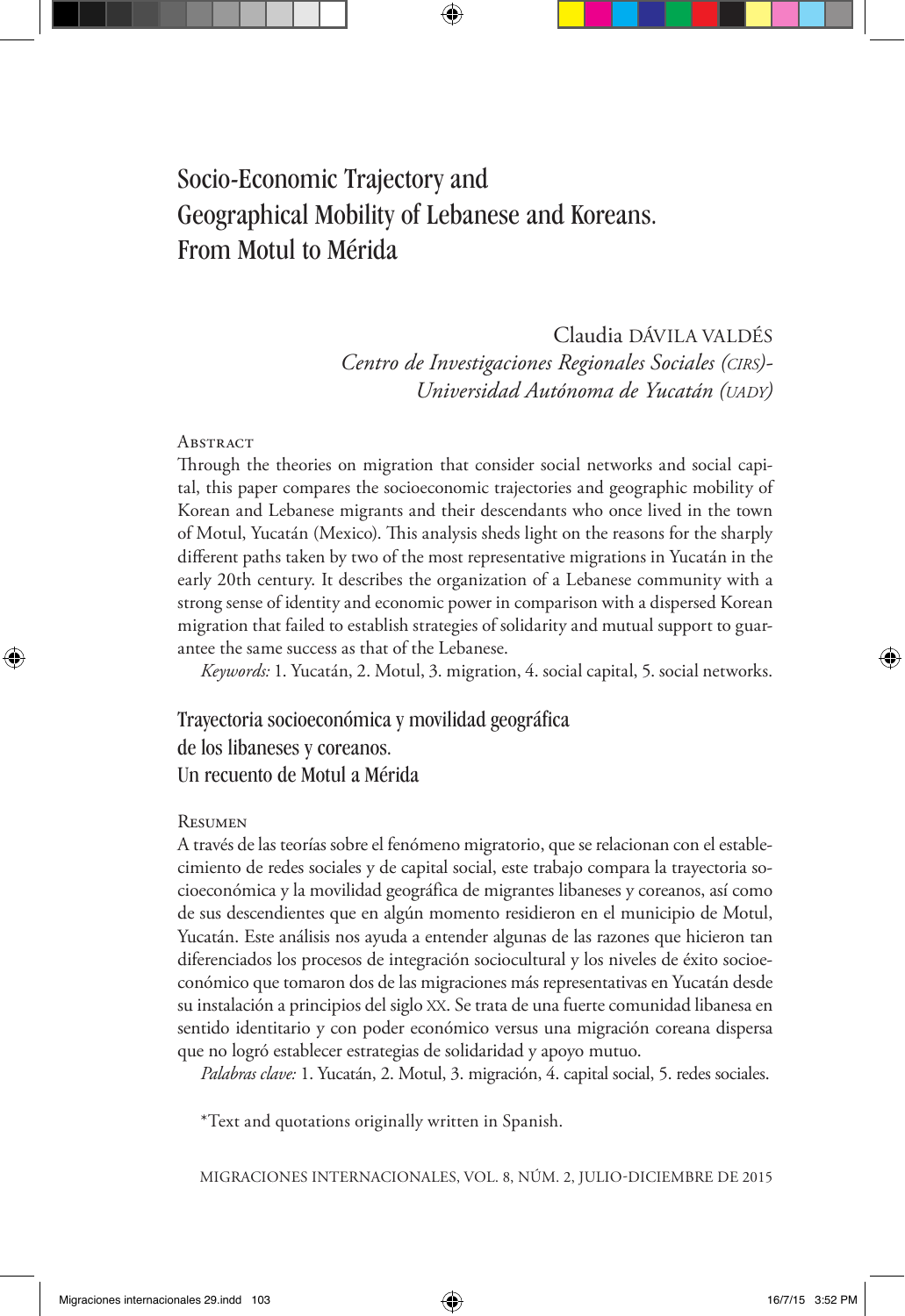#### *Introduction1*

It is a well known fact that Mexico has never been characterized as a major recipient of foreign migration. During the first half of the 20th century, however, there was an upward trend in arrivals. Among the groups of foreigners who entered the country during this period are the Lebanese and Koreans who settled in Yucatán.

In the early 20th century,<sup>2</sup> the city of Mérida, the capital of Yucatán, was a destination with a wide range of possibilities of settlement for foreign migrants, as a result of which most of those who arrived there remained. However, there were those who considered other options in towns within the state, which at that time were favored by the rise in sisal exploitation and marketing. Thus, the town of Motul, located in the heart of the henequen zone, was a destination for some of the Lebanese and Korean immigrants who came with their families or formed them along the way. Although Motul had been a destination for the Lebanese since the late 19th century, it took the Koreans longer to settle in the town, since they did so in the years after the end of the first contract that brought them to Yucatán, in other words, after 1909.<sup>3</sup> Korean immigrants arrived in the country in 1905 with previously signed contracts for four years' work as indentured laborers on the Yucatán henequen haciendas (Hwan Jo, 2006; Park, 2006; Dávila, 2010; Gutiérrez, 2011).

As a result of the Great Depression of the 1930s, the severe crisis it caused in Yucatán and the urbanization processes recorded from the middle of the last century onwards, there were popula-

<sup>1</sup> A preliminary version of this paper was presented at the Permanent Seminar on Social History of the Center for Historical Studies of El Colegio de México.

<sup>2</sup> One of the main objectives of Mexican foreign policy during the Porfiriato was to legally encourage the immigration of foreigners, by promoting the influx of capital, investors and skilled labor. It was a time when immigration took place freely and spontaneously, without major political or administrative obstacles.

<sup>3</sup> The first certificates belonging to Koreans found in the Civil Registry Archives of Motul date from 1922 and correspond to the birth of Anastacio Hon, the son of Álvaro Hon, a widowed Korean who lived on the Hacienda de San Nicolás, in the town of Motul.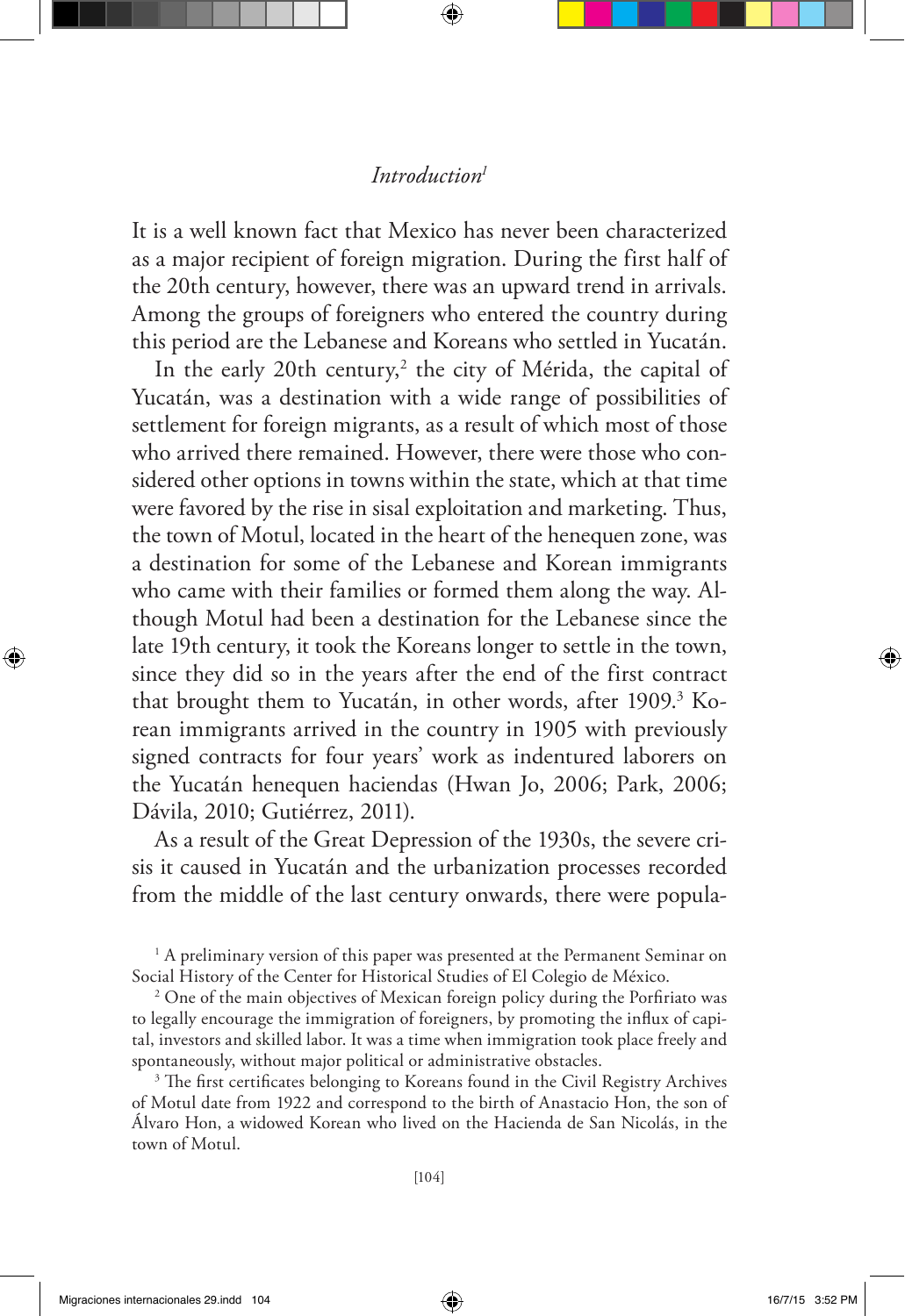tion movements within the state, mainly headed for the capital city. This is a process that Ramírez (2006:74) associates with a cultural change linked to "The values governing lifestyles, educational demands and new styles of consumption", in which foreign immigrants were also involved. Indeed, the settlement and integration of these migrants always involved geographic mobility in the quest for a better quality of life. Among the two-way movements recorded in this work, the municipalities of Motul and Mérida feature prominently albeit not exclusively.

With the support of the review of documentary sources and a series of 14 semi-structured interviews conducted with the descendants of these two migrations,<sup>4</sup> this paper uses what Nancy Green (2002:27–33) calls the "convergent"<sup>5</sup> model to compare the migration experience of two groups of foreigners, Lebanese and Koreans in the same territory: Yucatán.

The explanation is not only based on the differentiation of national origins, as is usually the case in such comparisons, but also, as the author suggests, the time factor is included as an explanatory element, thereby achieving a longitudinal study that takes into account the socioeconomic trajectory and geographic mobility of migrants and their descendants, without omitting the historical context, particularly the migratory modality whereby they entered the country. These factors all impacted the paths each migratory group took in Yucatán, which, of course, were very different from each other. A clarification is in order at this point. The purpose of this study was not, in any way, to contrast similar features in order to undertake a comparative history of the similarities and common features of two migratory experiences.

4 The study subjects are part of what Bertaux (1997:21) calls "situation categories", i.e. subjects who have shared characteristics, in this case, being descendants of the second, third and even fourth generation of Korean and Lebanese immigrants resident in the municipalities of Motul and Mérida.

<sup>5</sup> Nancy Green proposes three models of analysis: "linear", in which a comparison is made between the country of origin and arrival; "divergent", comparing the same group of immigrants in different host countries; and "convergent", in which different immigrant groups are compared within the same host country. The author claims that this model is the one most frequently used to "compare the 'success' or 'failure' or, more modestly 'social mobility' of different populations in American cities".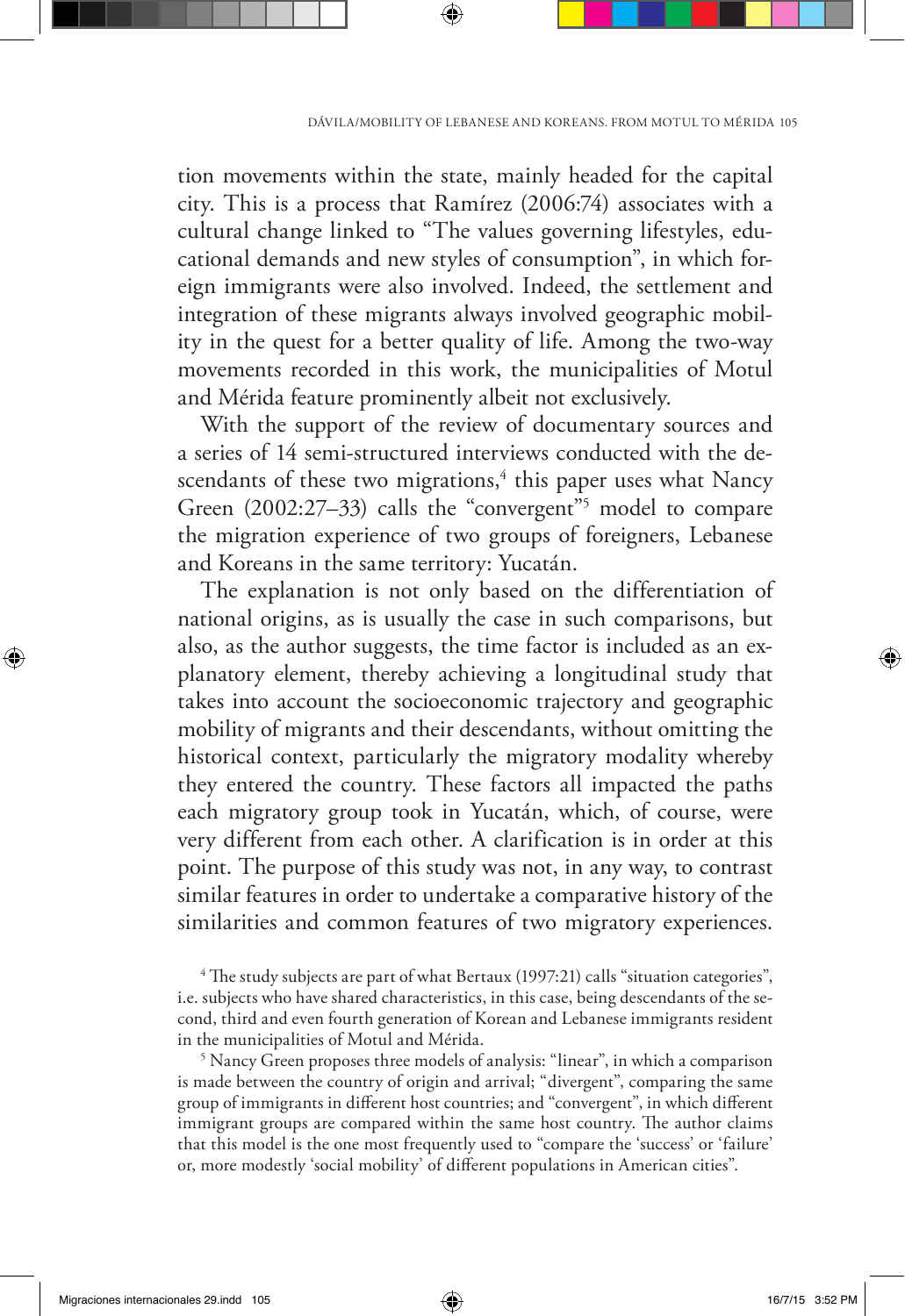Following John Elliot, our intention was to identify, understand and explain the differences between two of the most representative migratory groups in the state of Yucatán, a perspective which, according to Elliot (1999:236), can "open up new areas of inquiry as we explore the reasons for such differences and assess their possible implications."

In order to undertake this analysis, we also relied on some of the theories developed around migration, especially those related to social networks and social capital. For Alejandro Portes, one of the leading exponents of the economic sociology of international migration, social networks do not occur naturally and instead are constructed through strategies designed to achieve the institutionalization of group relations intended to provide other benefits such as economic resources or increase cultural capital (Portes, 2012:84). Regarding the concept of social capital applied to migration, this author uses Bourdieu's definition and understands it as an "aggregate of the actual or potential resources linked to the possession of a durable network of more or less institutionalized relations of knowledge or mutual recognition" (Portes, 2012:84). Here, attention focuses on the benefits migrants obtain by virtue of their participation in a group, whose basis is mainly solidarity and mutual support. Thus, social capital is generated by individual members' disciplined compliance with group expectations. The actor's behavior is not oriented in individual terms but adheres to the fabric of social relations of the entire community (Portes and Sensenbrenner, 1993:1325).

Portes lists four sources of social capital: the first he calls *value introjection*, which, "Emphasizes the moral nature of economic transactions, which are governed by imperatives learned during the socialization process", and "drives individuals to behave in ways that do not correspond to greed alone". The second source concerns *reciprocity transactions*. It focuses on the dynamics of group membership, whereby a series of favors, information, approval and other valued items are given and received. The transactions do not involve money or material goods but rather "social intangibles", in other words, relations. The third is *bounded solidarity*,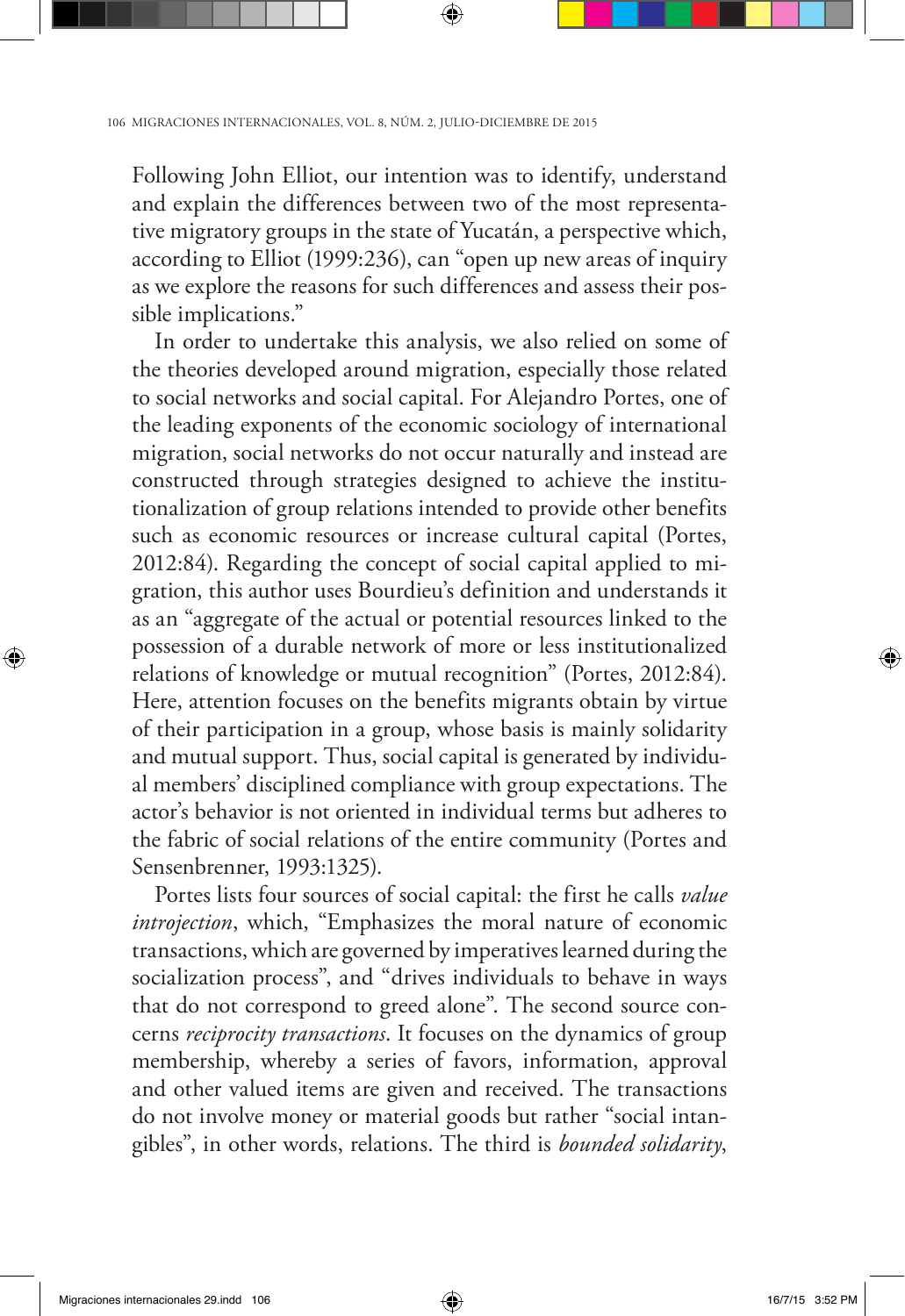which arises from the "Situational reaction of a class of people in response to common adversity", which will lead, if the feeling is strong, to compliance with rules of mutual support. Finally, there is *enforceable trust* that refers to the "community's internal sanctioning capacity" (Portes and Sensenbrenner, 1993:1323–1327).

This paper therefore begins with a section that analyzes the possibilities of each group to form a network and social capital, as well as to create and consolidate an organized community of solidarity and mutual support. This is followed by the section on the characteristics of the associations formed by the Lebanese and Koreans in Yucatán. Lastly, there are two sections concerning the local analysis of the Lebanese and Koreans, both migrants and their descendants, who lived in the town of Motul at some point in their lives. They focus particularly on the socioeconomic background and geographical mobility, first of the Lebanese and then the Koreans.

# *The Formation of the Lebanese Community Versus the Dispersal of Korean Immigration*

Arango (2003:26–27) argues that the greatest difficulty in the analysis of migration is that it is too diverse and multifaceted for a single theory to be able to explain. Consequently, there are currently an enormous variety of theoretical perspectives to study migrations in the world. The two groups of foreigners studied in this paper, as we shall see, are the clearest example of how multifaceted and multiform migrations can be.

This analysis, as mentioned earlier, will focus on the theories drawn from social networks and social capital formation. The authors of this paper believe that observing the migration of the Lebanese and Koreans from this theoretical perspective helps explain some of the reasons for the different paths they took since they settled, which lasted for generations. The first contrast that should be noted here is that Korean migration could not develop in Yucatecan territory, despite its attempts to do so. These longterm organizational and even survival strategies in other cases of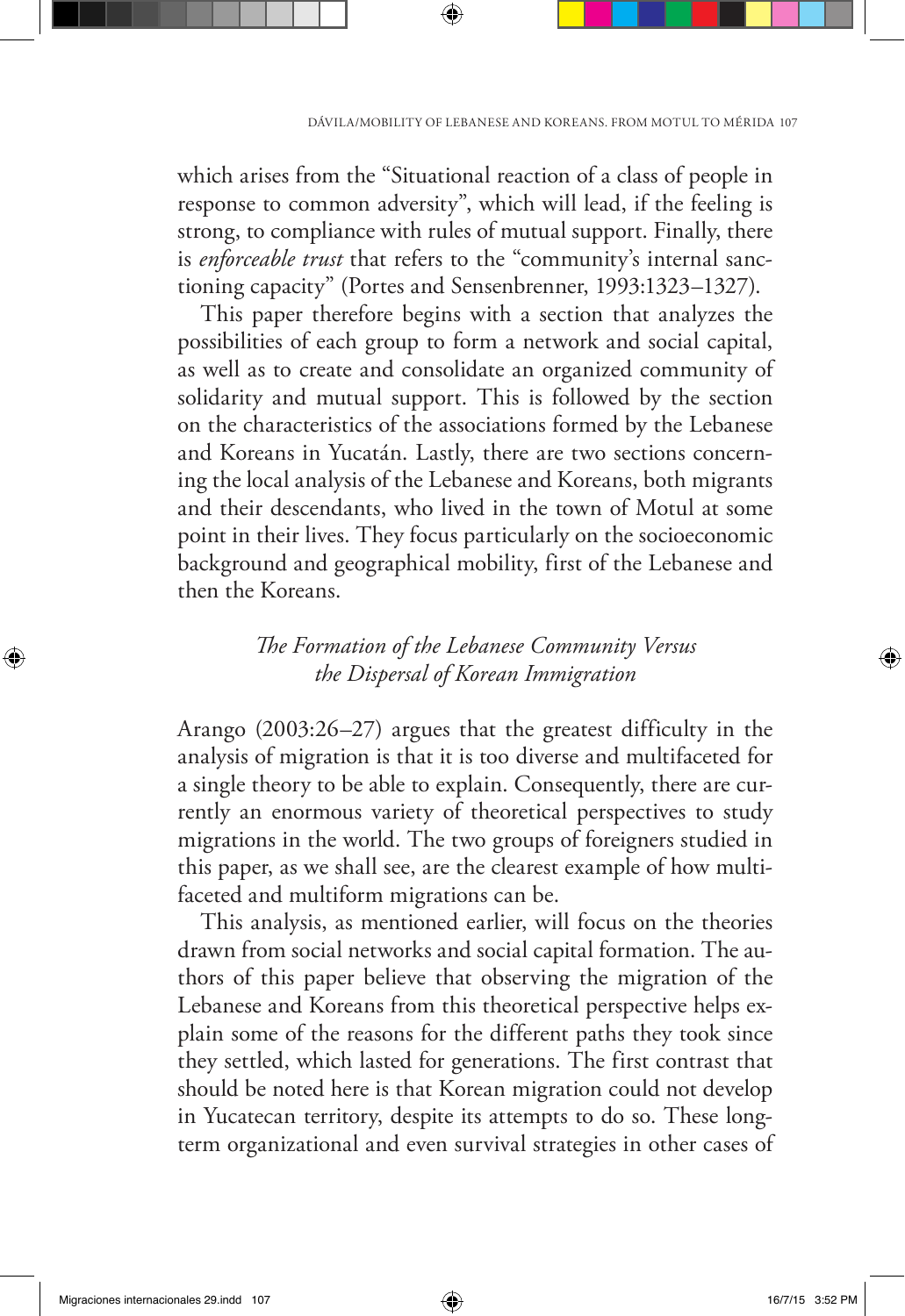immigration, such as those of the Lebanese, facilitated the processes of social, civil and above all, economic integration.

Ribas Mateos (2004:85) states that, "The analysis of networks in migration involves strengthening the role of families as immigration agents," and Korean migration did not involve families. Pong (1968:27) identified 802 men and 231 women and children. For his part, Hwan Jo (2006:49) said that there were 702 men, 135 women and 196 children. Thus, the majority of those who came were single men who made or remade their family lives with Yucatecan especially Maya women. While Korean girls were much more subject to marriages arranged by Korean parents,<sup>6</sup> males had greater freedom when it came to making a family. This rapid intermarriage by Koreans, coupled with geographic dispersal, prevented the establishment of close social networks among these migrants. On their arrival in May 1905, just over a thousand Koreans were distributed throughout the Yucatán in 32 henequen haciendas. Subsequently, in 1909, at the end of their contracts, they began a new stage in which they scattered even further, because some left Yucatán for other states, mainly the neighboring states of Campeche and Veracruz and others went as far away as Cuba (Novelo, 2009). Their intermarriage and dispersal was compounded by the fact that the Korean colony was not fed by the arrival of new immigrants, making it impossible to establish chain migration to facilitate the consolidation of social networks. After that 1905 ship, no further entries of Koreans into Mexico were recorded, until many years later, leading to a new community of Koreans with completely different characteristics from those who entered in 1905 (Hyong-Ju, 2003).

In the case of Lebanese migration, Ramirez (2012:175–184) has already explained how family structure was key to the organization and preservation of community life, especially where it was possible to identify endogamy and economic solidarity. The construction of strong social capital was also encouraged by chain migration and

<sup>6</sup> González Rodríguez (2005:46) mentions that the first case of a marriage between a Korean woman and a non-Korean man was between Rosa María King, who married Alfonso Contán, a Chinese merchant living in the city of Mérida.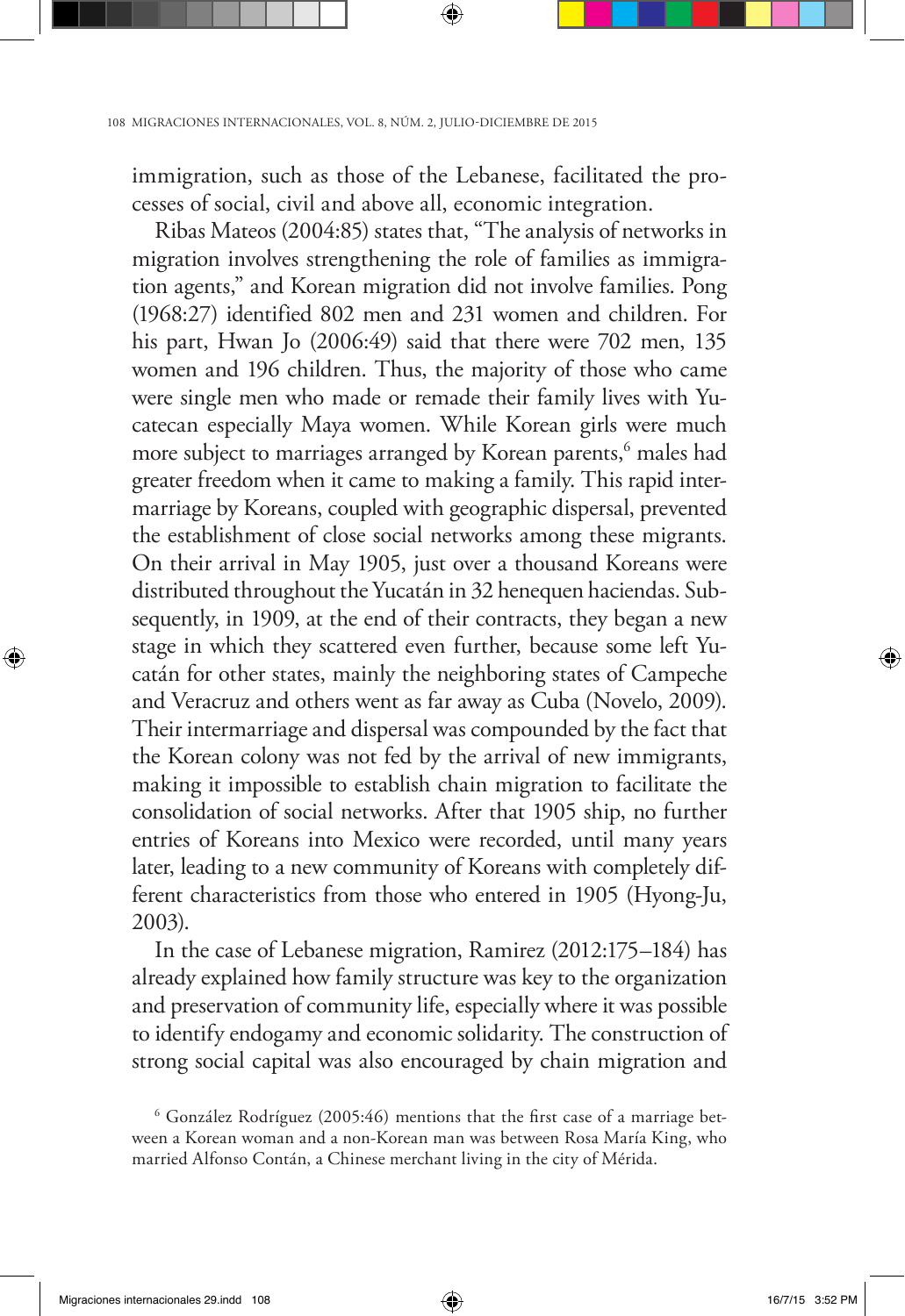the geographical concentration of Lebanese migrants in major urban centers in the region during the first half of the 20th century.<sup>7</sup> The dynamics of the networks constructed in Yucatán by Lebanese immigrants created, unlike what happened with the Koreans, economic and social opportunities that trickled down to their descendants, children and even grandchildren.8 This is obviously a network that was created not only at the level of a locality but also spread throughout the Yucatán municipalities.

Even those of non-Lebanese origin who joined these families were inserted and merged into this scheme. Cuevas Seba (2009:155), of Lebanese descent, tells us in his book that Mexican women married to Lebanese immigrants were received in the homes of the husband's relatives and neighbors to learn everything about cooking. The respondents in this study include the Yucatecan husband of Amira Simón (second-generation descendant, Mérida, October 2013), who ended up working with her in her store in Baca, where he was in charge of the groceries and the husband, also from Yucatán, of Sahara Pedro (second-generation descendant, Motul, October 2013) who worked as a traveling salesman in the towns adjacent to Motul.

Cuevas Seba (2009:194) highlights the enormous solidarity and cooperation among the families of fellow countrymen, explaining that, "Lebanese and Syrian wholesalers supplied their fellow countrymen with loans based on their word or honor, since they did not see a client without capital or a credit history, but rather a fellow countryman down on his luck". Thus, for example, thanks to Don Antonio, one of the respondents, Amira Simón, was able to set up shop in Baca. He told her: "Go to the store in the port of Progreso, pick out what you want, and pay me when you sell it" (Amira, second-generation descendant, Mérida, October 2013).

<sup>7</sup> In the case of Mérida, the Lebanese were concentrated in the streets between La Mejorada Park and the district of San Cristóbal. In Motul, they are to be found in the main streets located off the main square.

<sup>8</sup> These strategies helped them overcome the friction they experienced with Yucatecan society on their arrival. Their economic integration was such that they incorporated certain features of the habitus of the local middle and upper classes, achieving the unthinkable for outsiders: marriages with the peninsular elites (Dávila, 2013).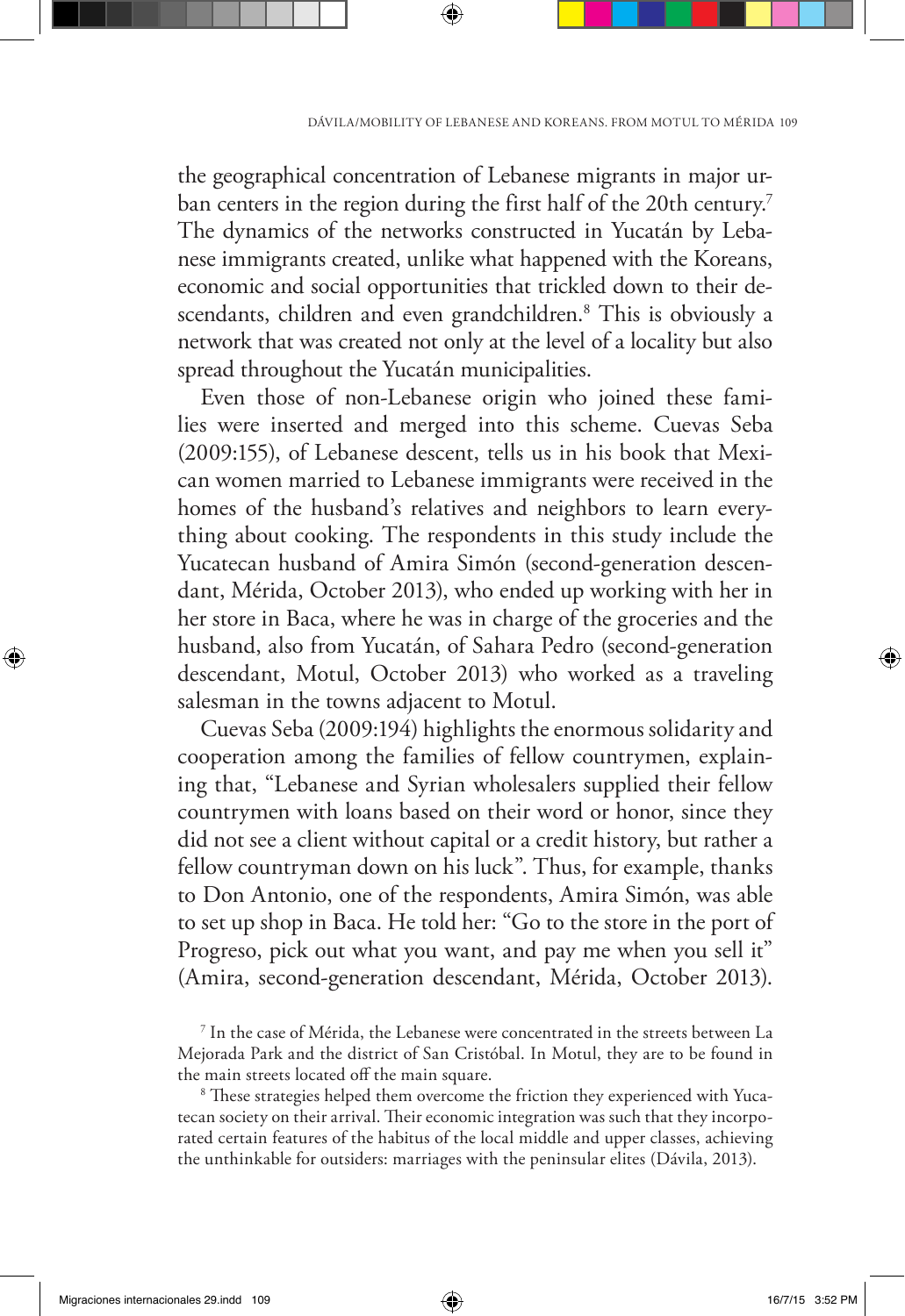Thus, Amira overcome her economic problems and built up a capital which eventually enabled her to move with her six daughters to the city of Mérida. Her husband would join her years later. Amira's relationship with the family of Don Antonio continues to this day, since one of his grandsons married one of her daughters.

There is a long list of examples showing the moral obligation of Lebanese migrants to help their countrymen cope with adversity, especially newcomers. Unlike the Koreans, who arrived as indentured laborers in a single boat, the arrival of the Lebanese responded more to the scheme of free, spontaneous migration, which resulted in a community-style arrival with ups and downs yet continued until the mid-20th century.<sup>9</sup> Ramírez (2012) explains how the Lebanese managed to form and consolidate a community in Yucatán, characterized by "solidarity and mutual dependence" within whose functioning it is possible to observe the *value introjection*, *bounded solidarity*, *reciprocity transactions* as well as *enforceable trust*. The latter is found in cases where sanctions were imposed on those who did not meet their commitments, as when members of the community sued each other in court for breach of trust over failure to pay their debts (Dávila, 2010:46–48).

During the second half of the 20th century, the Lebanese community in Yucatán had managed to acquire not only social but also economic and cultural capital, albeit not uniformly, because although the majority belonged to the middle classes, some were also found in the economic elites while a minority were working class. By then, the differentiated social mobility, geographic dispersal and the end of community migration, since the arrival of new migrants had almost completely stopped,10 gave way to a more extended social network that was not only confined to the consolidation of social capital within the migrant community but also extended to other sectors of the host society. It was an integration process that also involved miscegenation through intermarriage by the new generations.

9 According to the table drawn up by Ramírez (2012:118), between 1878 and 1972, approximately 777 first-generation migrants arrived in Yucatán.

<sup>10</sup> The most important time of arrival of Lebanese migrants was in the decade between 1919 and 1929, just after the First World War and before the era of the Great Depression. During the second half of the 20th century, Lebanese arrivals were rather sporadic and corresponded to factors such as family reunification, or the search for spouses of Lebanese origin.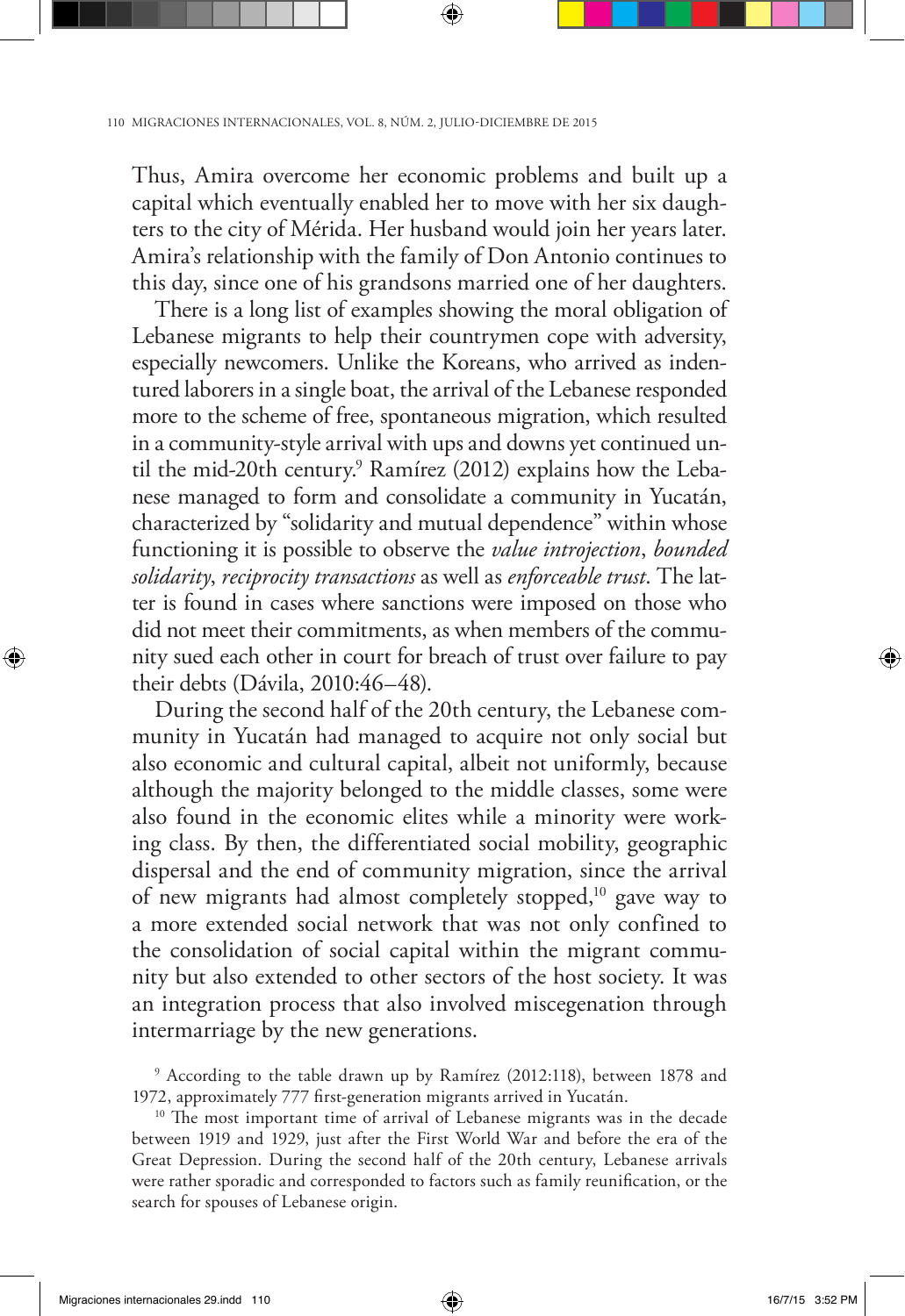### *Associations of Lebanese and Koreans in Yucatán*

Lebanese associations in Yucatán were designed more to consolidate community life, the main aim being first the survival of the group and then economic mobility rather than the preservation of cultural features, although some of these have remained, such as food. This desire for rapid economic assimilation into the local middle and upper classes may explain why, in Yucatán, the Lebanese community did not bother to establish schools where they would convey, protect and preserve certain aspects of cultural life such as history or language.<sup>11</sup> This aspect itself worried some of Korean immigrants, at least during the first years after the end of the contract with which they arrived. A propos of this, we found that in 1909, the Korean military school was founded, consisting of 118 students protesting the annexation of Korea by Japan, where they received military-type training. In his thesis, the descendant of Koreans Gutiérrez May (2011:125) argues that this school, "Managed to become one of the strongest bastions of the Korean community in Yucatan", although it only operated for four years, since it was closed during the revolution.

In addition, Gutiérrez May (2011:120–122) detected the establishment of five schools in Yucatán, which also remained open for a short time. Thus, in 1910, a classroom was set up in the city of Mérida, to instill interest in Korean history and culture in the second generation, but it was not until 1917 that it was established as a school, which lasted just over 10 years. Other schools were opened at the same time but what is striking is that many of them were established within the state, such as Itzincab in 1916, which was the most representative. In his memoirs, Sánchez Pac (2006:50) comments that in some haciendas, lessons on Korean culture continued for some time, as there were teachers willing to teach after their hard work in the henequen field but in others, this was not possible due to the limited number of Koreans or simply the lack of teachers. This interest in preserving Korean

<sup>&</sup>lt;sup>11</sup> Nowadays, there is the Peninsular Lebanese College, founded in 1999 by a descendant, Enrique Saiden Isaac, and his Yucatecan wife Francisca Ojeda, although its objectives do not include the recovery of Lebanese cultural aspects, even though its logo is the cedar, the Lebanese national symbol.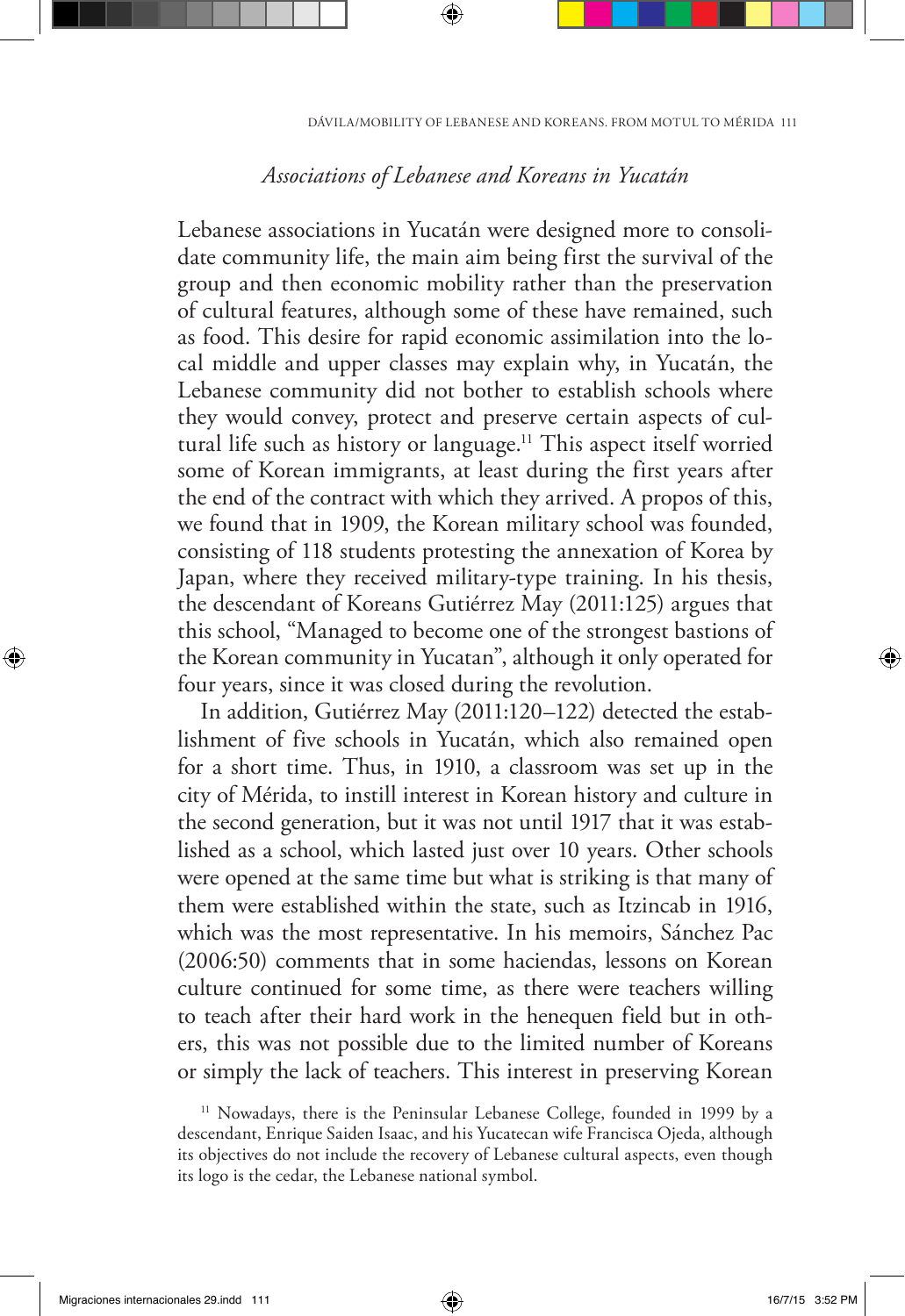cultural aspects may have responded to the socioeconomic profile of some of the migrants who arrived in 1905, because according Hwan Jo (2006:49), there were imperial functionaries, officials and military officers, doctors and inspectors. In an interview, Javier Corona mentions that some Korean soldiers arrived, who, "fleeing the Japanese invasion, had broken away from the others and come to Yucatán" (Javier, fourth-generation descendant, Mérida, March 2010).

As noted earlier, despite their attempts, the Koreans were unable to set up an immigrant community as such in Yucatán. The author stress that this was "despite their attempts", because in addition to the schools, a Korean Day Laborers Agency was set up for those who remained in Yucatán after the end of their first contracts. The main objective was collective recruitment in order to continue working on the henequen haciendas for set periods, although this does not seem to have lasted very long, in addition to the fact that it caused high mobility from one hacienda to another among the Koreans.

In 1909, the Korean Association of Yucatán was created, in which Hwan Jo (2006:119, 121) found that there were initially 305 members, whose ideals were to preserve culture, contribute to Korea's independence from Japan, and provide support for Koreans' employment, health, education and housing. The Association's functions underwent noticeable ups and downs precisely because of the Koreans dispersal within the Yucatán. In an interview, Ulises Park says that this association lasted until the late 1950s and explains how during its last years of activity, as a result of those who disappeared, died or left, "The Association practically closed down" (Ulysses, second-generation descendant, Mérida, October 2013). Moreover, its activities were limited to the city of Merida, excluding Koreans who had settled elsewhere in the state, who apparently constituted the majority. Thus approximately 40 years elapsed during which there no Korean organizations in Yucatán.

The Association of Koreans that exists today was created in 1996, thanks to a Korean missionary, who had arrived in Yucatán at that time and found that there were some descendants within the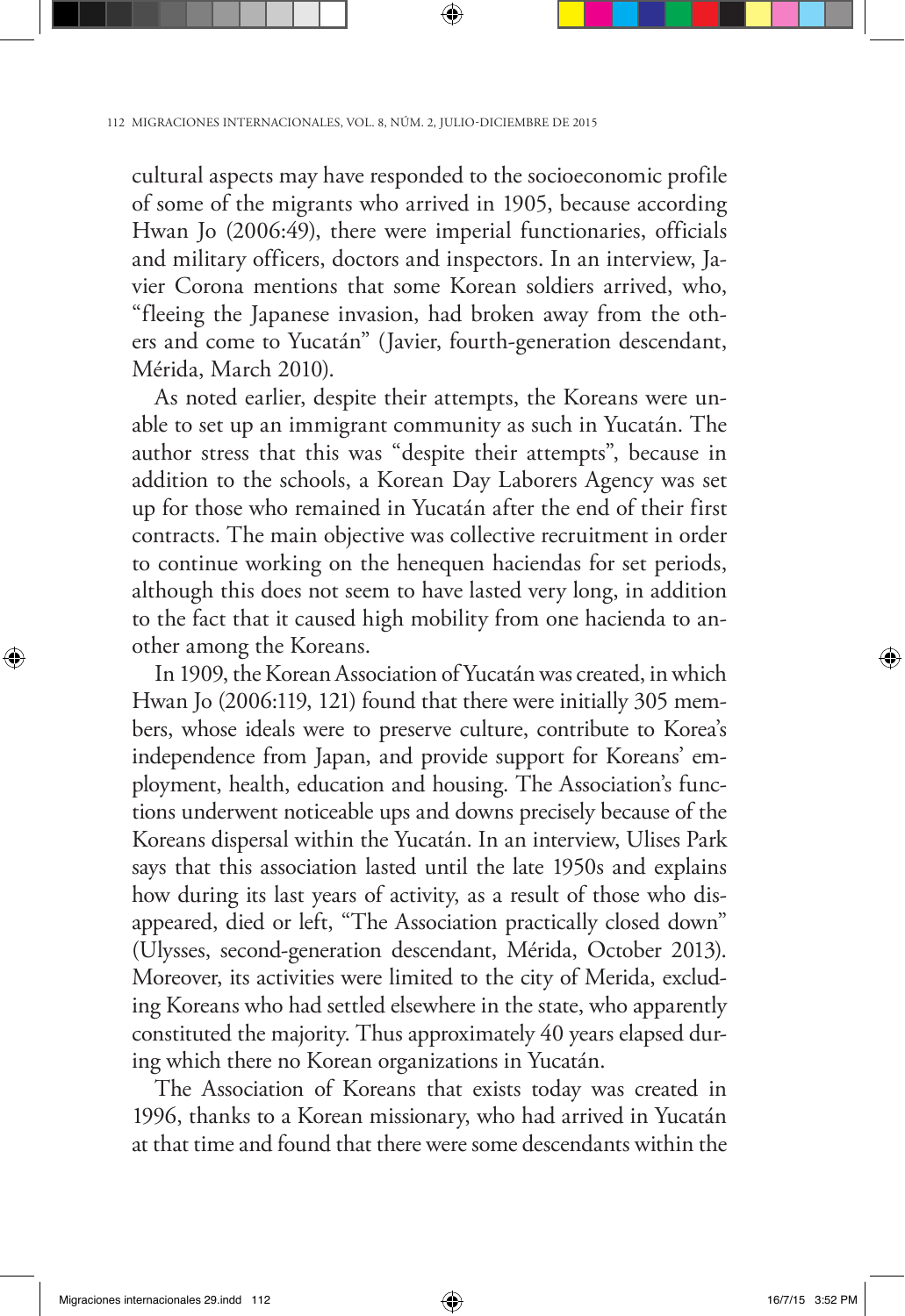state who still retained their Korean surnames. Ulises Park, who became president of the Association, said that at the time, he was convinced that there were at most five families of Korean origin. He was therefore astonished to find out how many there were living in the villages, because he thought everyone had left or died.

Nowadays, in addition to the association, there is also a Museum of Korean Immigration and a Korean school. The three operate thanks to the funds they receive annually from the Korean government, which is their only income, since it is no longer necessary to pay a membership fee to belong to the Association. Ulises remarks that, "It was hard for us to affiliate them so that they would belong. And if you tell them they have to pay a quota, they won't want to" (Ulises, second-generation descendant, Mérida, October 2013). Thus main promoter of this association is the Korean government, which, as Ulises Park says, "Is very aware of them." Thus, for example, every year 30 children of Korean descent are sent to study in Korea for six months. Through corporate sponsorship, the government guarantees their airfares and living expenses, in addition to 400 dollars a month for spending money. It is a project the Association signed with the Korean government for 10 years, of which approximately six had elapsed at the time of the interview.

The scope of the Korean Association's activities is fairly limited, since it is extremely difficult for people living outside the city of Mérida to take part in them, even those living in nearby towns such as Motul. The respondents in this study have never belonged to the Association, in addition to having no interest in attending events. Only the daughter of Dalia Sim Kim (third-generation descendant, June 2011), who lives in Cholul, in the Mérida conurbation, studied Korean and traveled to Korea. The Chion family (third-generation descendants, June 2011) who live in the village of Sacapuc, remark that they have requested financial aid from the Korean Association in Mérida without success, because given its financial characteristics, this is not one of its priorities. Its main purpose, according to its president Ulises Park, is to maintain and disseminate Korean culture in the Yucatán. "We have a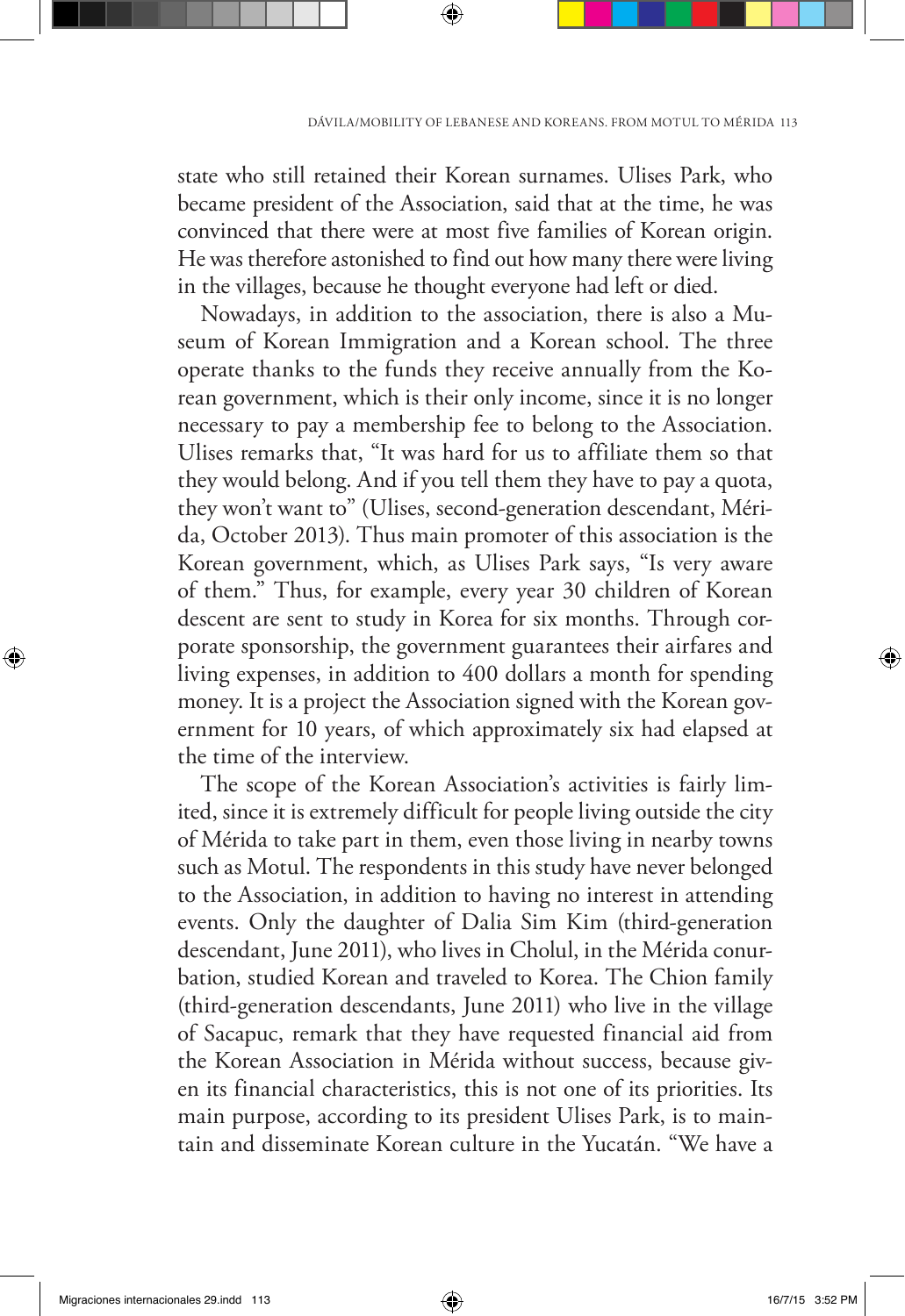school with 100 students, 80 of whom are from the Yucatán and 20 of whom are descendants. In other words, Yucatecans are more interested in learning the language" (Ulysses, second-generation descendant, October 2013).

Conversely, Lebanese "immigrant associations" in Yucatán have had a long, almost uninterrupted life. The analysis also clearly shows the link between the issues promoted by Lebanese associations and this group's stage in the migration process, because according to Zapata-Barrero (2009:149), "If what the associations do is mostly provide assistance, then we are at an initial stage, involving the provision of help, and so on successively." Thus, the Lebanese in Yucatán created several associations whose main objectives focused primarily on solidarity and building social networks, all of which were located in the city of Mérida.

First of all, there was the Maronite Charitable Society, founded in 1897, whose aim was to, "offer assistance and provide social networks for new arrivals, and the Young Syrians' Association, 1902, which also sought to foster mutual assistance. The Patriotic Syrian-Lebanese Association of 1907 called for an, "Openly Lebanese political identity," by strengthening the community in Yucatán. 1919 saw the creation of the Lebanese League, an organization that continued to provide for those who arrived in large numbers as a result of the First World War. In 1927, the League was abolished and Club México created, "Which was dedicated to fundamentally social activities with an emphasis on integration," in which the children of immigrants who already had two identity references, Mexico and Lebanon, participated. In 1930, Club México became the Lebanese Social Club and subsequently the Mexican Lebanese Sports Center, whose objectives no longer include the reaffirmation of ethnic identity and mutual support, or maintaining links with the country of origin. Nowadays, belonging to the Lebanese Sports Center is a status symbol and a sign of belonging to one of the most powerful economic groups in the region (Ramírez, 2012:185–186).

As regards the descendants interviewed by the authors for this study, only Herbé Rodríguez belongs to the Lebanese Sports Cen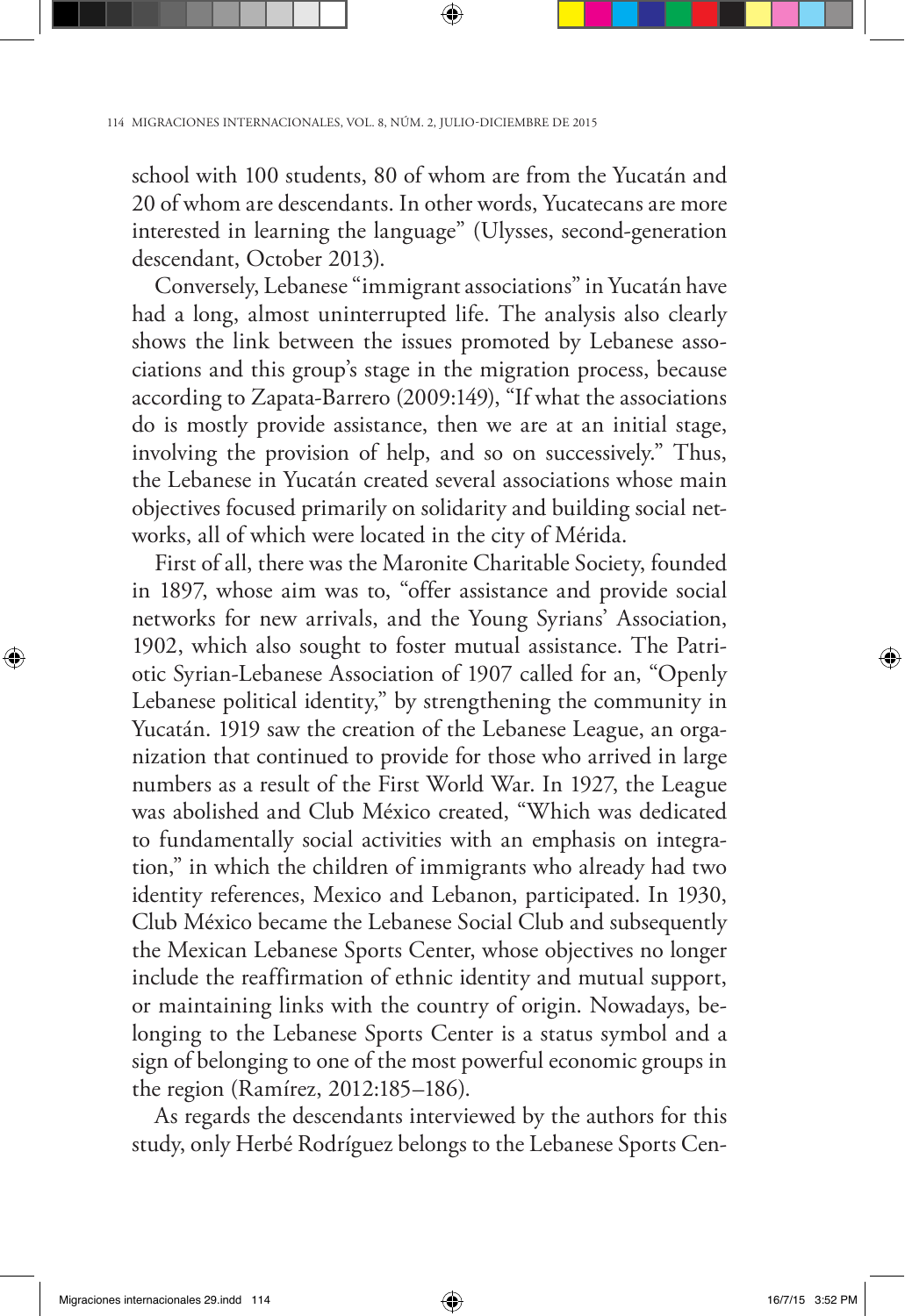ter. He said that his relations with other members of the Lebanese community had expanded ever since, as a young boy born in Motul, he moved to the city of Mérida. He said that he was extremely grateful, because much of what he has done in his professional life has been, "With the protection and support of the Lebanese", (Herbé, third-generation descendant, Mérida, October 2013). Other respondents' contact with the Lebanese community has varied considerably. Thus, for Elías Montañez and his wife, who do not belong to the Sports Center, relations are more casual and social, in other words, parties and gatherings derived mainly from their kinship links (Elías, third-generation descendant, Mérida, October 2013). Meanwhile, Amira Simón referred to her countrymen in Motul as follows: "I broke off ties with them and dedicated myself to my daughters" (Amira, second-generation descendant, Mérida, October 2013). However, in Mérida, she had the opportunity to strengthen links and gain support from the entrepreneur, Asis Abraham. In fact, two of her six daughters married Lebanese descendants.

# *Socio-Economic Trajectory and Geographical Mobility of the Lebanese*

Unlike the Koreans, who are usually fairly widely dispersed, the majority of the Lebanese who settled in the municipality of Motul did so in the city of the same name, particularly in the main streets in the center. Although the authors' original aim was to limit the study to the municipality of Motul, they found it impossible to ignore the history of some of those they found in the neighboring municipalities, first because of the complexity and extent of the family ties of the Lebanese in the region and second, because of the economic importance of the city of Motul. One of the main features of the Lebanese who settled in these surrounding towns was that they were geographically isolated, in other words, they were the only ones living there. The picture gallery in Cuevas Seba's book (2009:227–388) shows this was indeed a feature of the settlement of Lebanese families in small villages in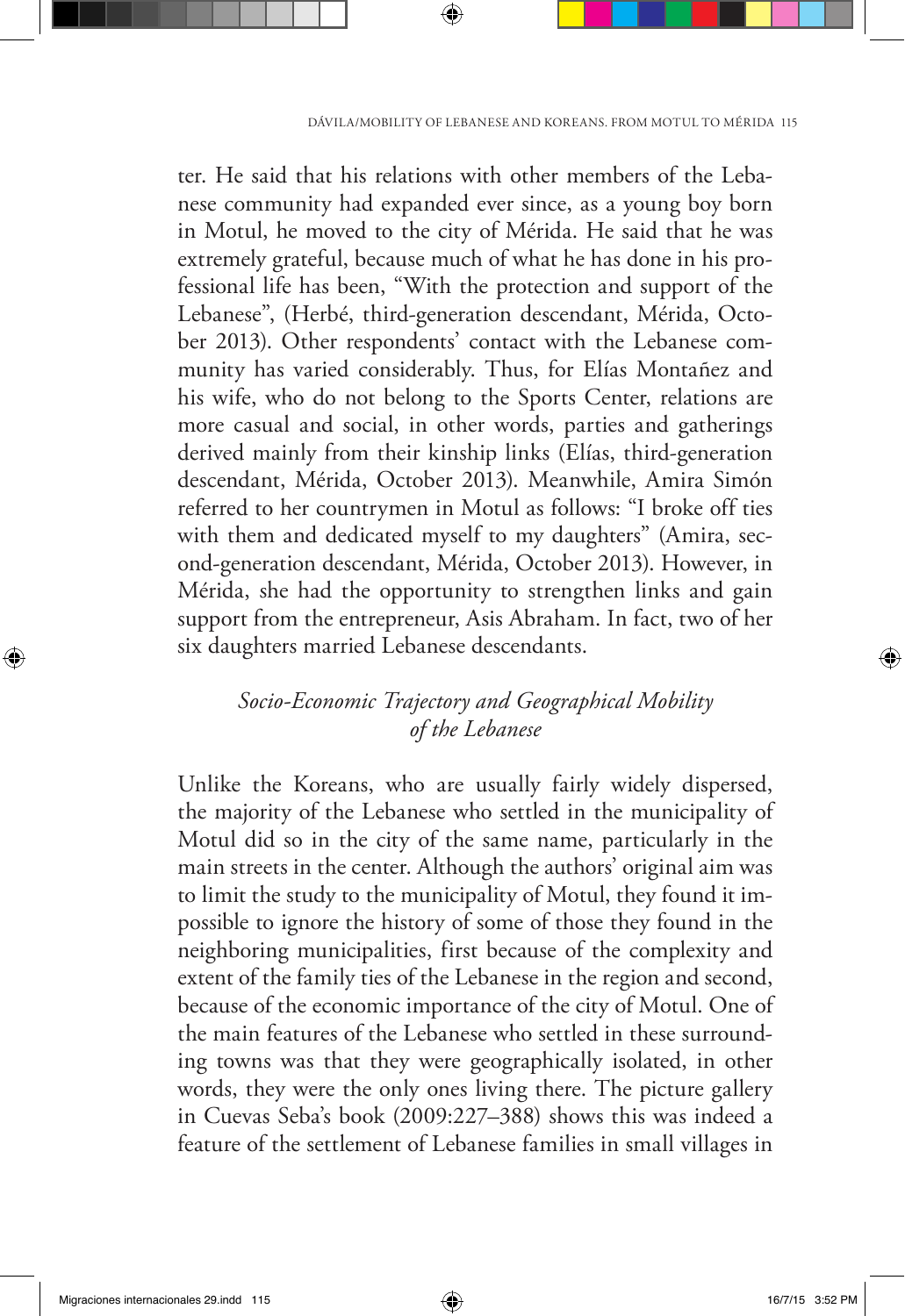Yucatán. This was the case of the two or three people who settled in Teabo, Kinchil, and Bolonchen.

The authors therefore decided to include the trajectories of two Lebanese descendants, because of their sharp contrasts. The first is that of Amira Simón, who was born in Dzinzantún. Her grandparents were pioneers of Lebanese migration in Yucatán, because, according to Cuevas Seba's records, (2009:292), they arrived in 1890. On her marriage to a Yucatecan, Amira moved to the town of Baca where, as mentioned earlier, she set up shop with the help of one of her fellow countrymen. Amira spent nearly 20 years of her life in that town and says that she was the only Lebanese person in the village. This did not, however, mean that she broke off ties with her family or the rest of the Lebanese community. Amira is a descendant of the Simóns, one of the largest families living in the region, many of whom were concentrated in the town of Motul (Amira, second-generation descendant, Mérida, October 2013).

The story of Antonio Sodá's family was quite different. When his father was widowed, he stopped being a traveling salesman and moved from Motul to Telchac Pueblo, where he opened a store. By then, his sons had already grown up. Juan stayed in Motul and the other son, Antonio, after moving back and forth between Motul, Merida and Mexico City, finally moved to Telchac Pueblo at the age of 40 to take over his father's shop on his death. There he met Antonia Quiñones Chan, his partner for 11 years until his death, with whom he had three children. Antonio's financial situation was always fairly perilous, due to a serious illness he suffered. The shop "gradually lost customers," says Antonia, and, "There was no choice but to close," (Antonia, the wife of a second-generation Lebanese man, Mérida, October 2013). Friné Soda, the daughter, says that the only thing her mother inherited was debts had to pay off, as it was she who signed the creditors' letters rather than Antonio, because of his health (Friné, third-generation descendant, Mérida, October 2013). But what is striking is that this family was unable to join and benefit from the social networks which, as shown earlier, among other things, involve solidarity and the mutual support of the community. Instead, they were completely isolated. They were unable to receive assistance from the brother who lived in Motul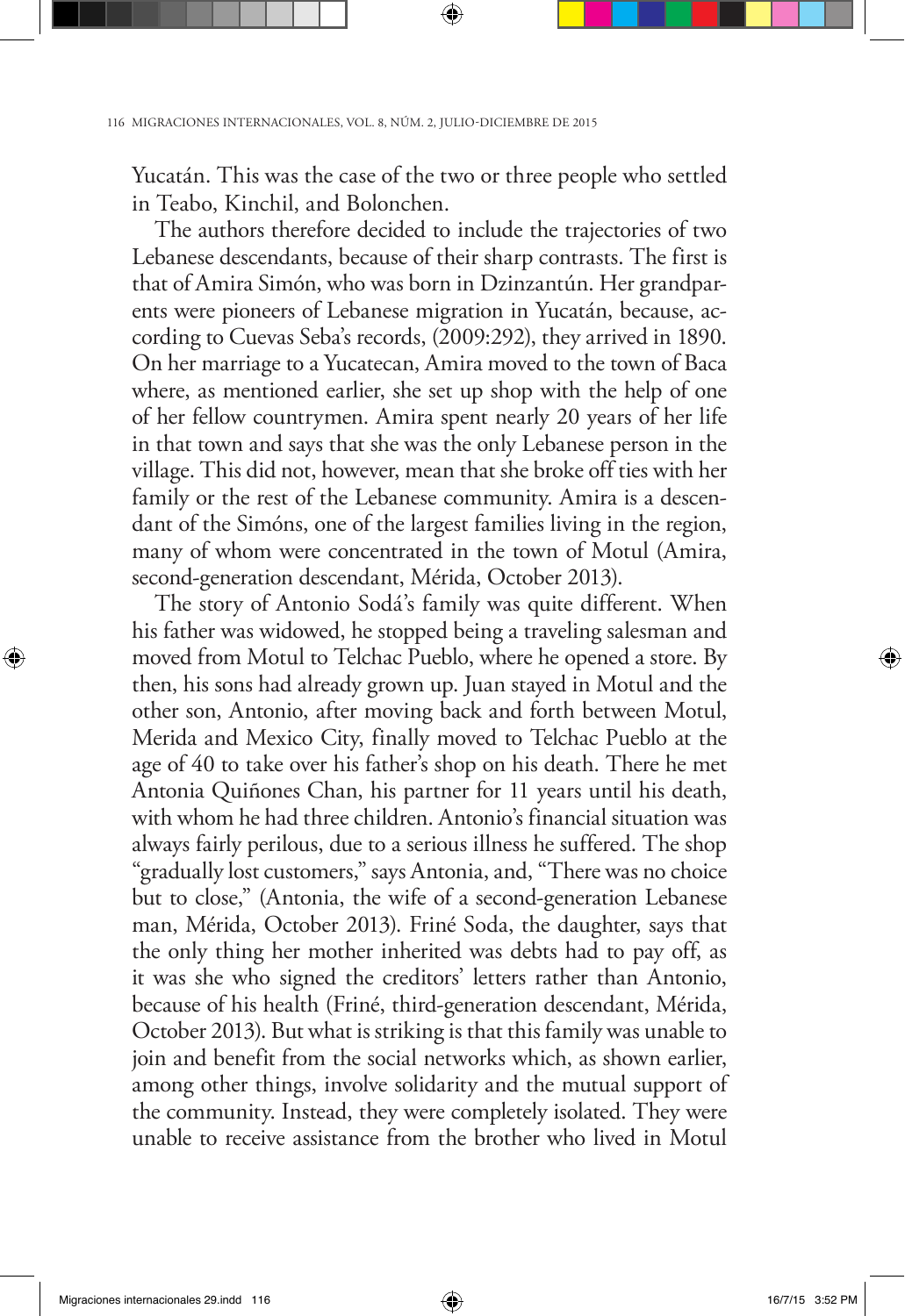because "he was even poorer" and of the relatives living in the same city, Antonia says that she met José Jairala, "Who was their first cousin but offered no assistance". "Hi," "Hi, how are you? Nice to see you," and that was it (Antonia, wife of second-generation Lebanese man, Mérida, October 2013).

Of all the families of Lebanese origin whose history the authors were able to found out a little about, this was the only one that remained outside the community. Several factors could explain this situation, added to the fact of living in a town without a population of Lebanese origin, such as Antonio's poor health, which deprived him of the mobility required to establish networks with his countrymen, which would have provided financial benefits and the opportunity to incorporate his family into the customs of the community. Antonio left them in a somewhat precarious economic situation, which would permanently cement their distance from the world of the Lebanese. Nowadays, Antonia and her children live in the city of Mérida, and when daughter Friné was asked whether they had any kind of relationship with other descendants of the Lebanese, she replied that they had lost contact with them because, "Lebanese families only marry rich people" (Friné, third-generation descendant, Mérida, October 2013).

In the Civil Registry birth certificates archives in Motul, the author found 54 birth certificates of Lebanese descendants dating from 1900 to 1950. They were all registered in the town of Motul, although in actual fact, four were born in the city of Mérida and subsequently registered in Motul years later. Here one can clearly see the geographical concentration, since in 22 of the birth certificates, the place of birth was given as streets 26, 27 and 17.

The genealogies constructed from the archive data showed that 20 families lived in Motul, although it must be remembered that the framework is quite complex. However, endogamy does not seem to have been the norm since of the 14 marriage certificates found in the archives of the Civil Registry in Motul, eight correspond to couples with Lebanese surnames and six to those with mixed surnames. However, it should be pointed out that as in the case of Amira Simón, intermarriage did not mean a break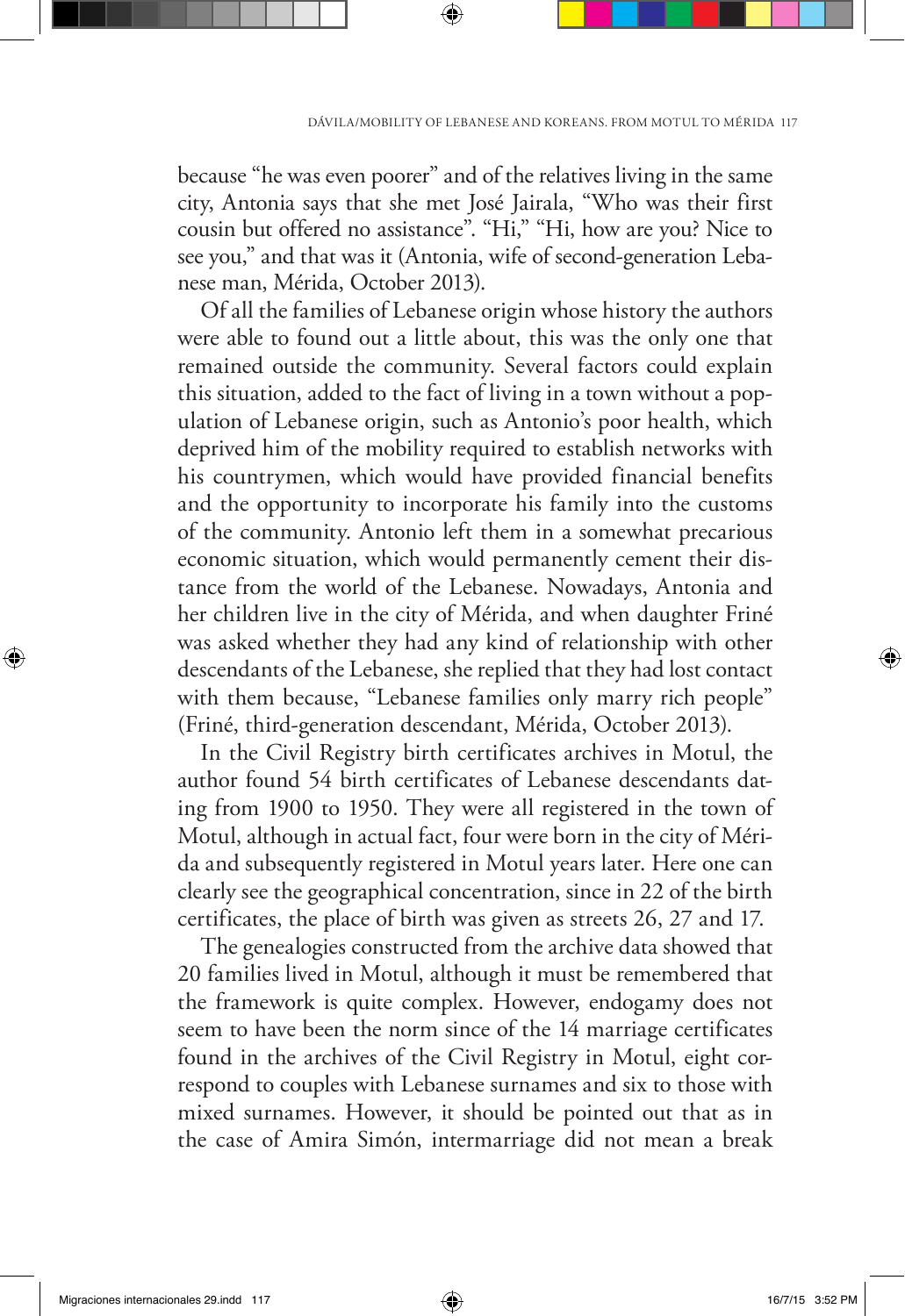from the community or social networks, because the offspring of these mixed marriages sometimes married Lebanese descendants. This is the case of Elías Montañez Jure, who married Lilia Arroyo Abraham, whose mother, Matilde Jure Siqueff, and Xama Siqueff Abraham, were first cousins. There were also the marriages of Herbé Rodriguez Abraham to Ligia Sahui and Rafael Mena Quiñones, who married Juana Abud Jairala.

Luis Alfonso Ramírez (2012:177) has already highlighted the key role played by Lebanese women in the perpetuation of the family and therefore of Lebanese identity. In the case of Motul, we find genuine matriarchies where the role of women was crucial, even for the consolidation of the economic prosperity of some of the leading families. This was the case of the family of Herbé, who in an interview, stated quite firmly: "We are the descendants of a matriarchy" (Herbé, third-generation descendant, Mérida, October 2013) and talked about three women. The first is his grandmother, Rafaela Siqueff, whom he describes as the "heroine" of his life. After a brief stay in Mérida, Rafaela and her family settled in the city of Motul. She went into business while her husband, Pedro Abraham lived the good life. Aunt Xama was also a very important reference for Herbé, who recalls that she eventually seized control of the family, working with the grandmother in a market stall. Finally, there was the figure of his mother Sahara, whose marriage to a Cuban was short-lived. Sahara also managed to survive with her three children with the support of her mother, and by charging interest on loans. Herbé admits, "I am what I am because of these three Lebanese women", to whom he says he is deeply grateful (Herbé, third-generation descendant, Mérida, October 2013).

Another woman who managed to amass a substantial capital, "By charging interest on loans", was Sada Siqueff Mattar, the grandmother of Elías Montañés, who recalls "She was the one who ran the... because my grandfather was quieter ... Whenever there was a house, she would buy it and re-sell it (Elías, thirdgeneration descendant, Mérida, October 2013). In fact, even today, the family still retains part of the inheritance left to them by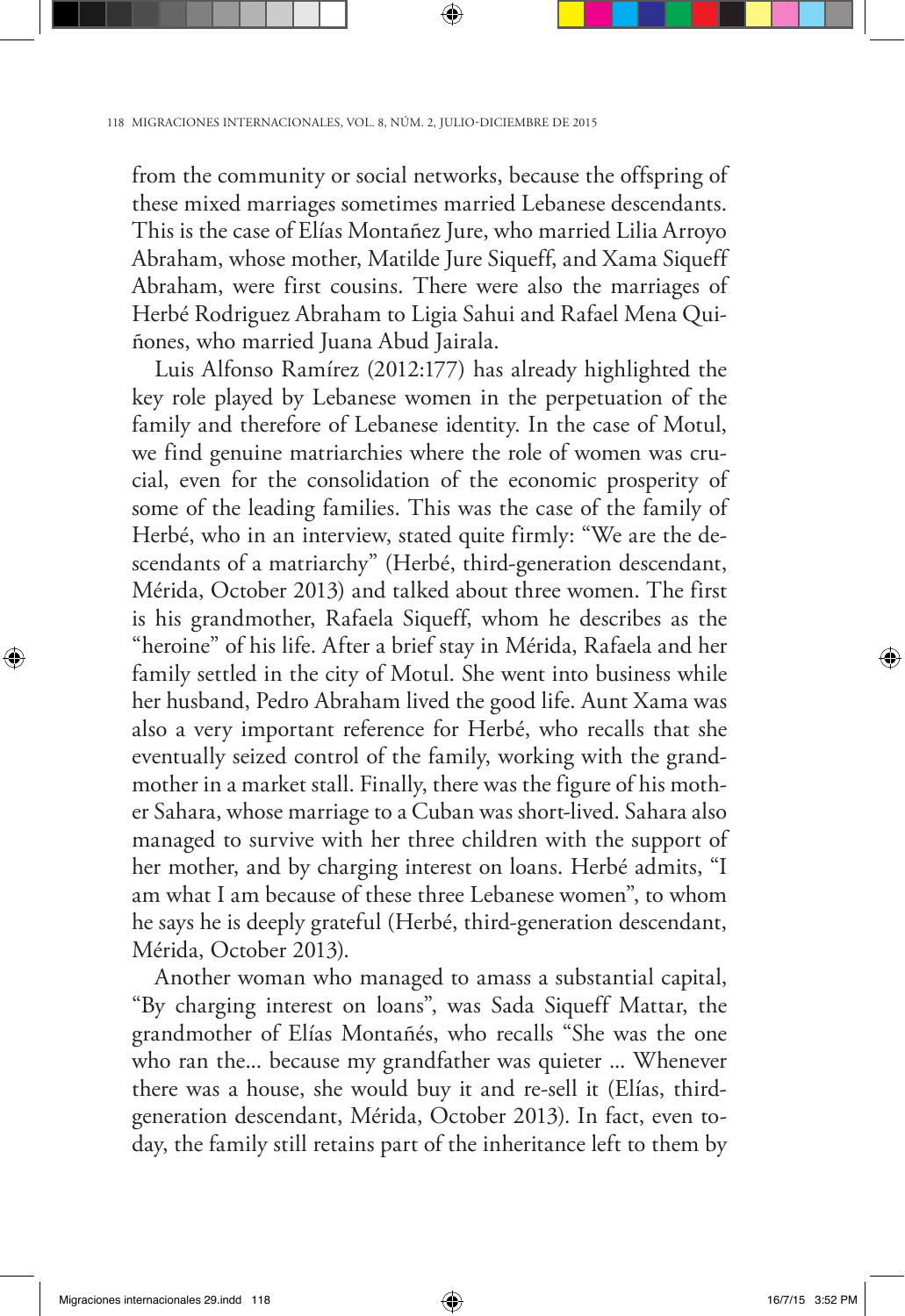Sada the grandmother. Another woman of Lebanese origin who took over the reins of the family was Amira Simón. At one point, her mother had had to raise her family when she was widowed. Amira inherited the commercial spirit, as a result of which she had a shop in Baca for 20 years: "I started to grow, and the people in Motul envied me. People from Motul used to come and buy in my house. I already had shop windows and I got started immediately, selling fabric, shoes, wedding gowns, everything" (Amira, second-generation descendant, Mérida, October 2013).

During the first half of the 20th century, the Lebanese in Motul behaved like an elite, producing a strong commercial dynamic in the region, which successfully consolidated new fortunes that were not from the Yucatán, or directly related to the production of sisal, as was customary at that time. As Elías Montañez remarks: "They were not poor... you could say they were upper middle class. Apart from my grandmother and siblings, they all had a good income and their offspring did too because, as I told you, they worked" (Elias, third-generation descendant, Mérida, October 2013). This view was shared by the residents of Motul, such as Faulo Sánchez, who in an interview describes them as, "Authentically middle-class, although within the village, because they were rich, so to speak" (Faulo, a native of Yucatán born in Motul, Mérida, September 2012).

But this situation did not last long, because although in his study Ramírez (1993:28) claims that the intense accumulation of capital of Lebanese immigrants in Yucatán has been fairly visible in the form of "supermarkets, shopping malls and large department stores in both Mérida and the other major urban centers in the peninsula," this was not the case in Motul, where the henequen crisis drove the Lebanese to the city of Mérida and other destinations from the mid-20th century onwards, which sometimes led to the closure of their businesses. This was the case of the Pedro sisters' uncle, Antonio Simón. They mentioned in their interview that in order to move to the city of Mérida, he sold the building where he had a large store selling perfume, footwear, lingerie and other items (Pedro sisters, second-generation descendants, Motul,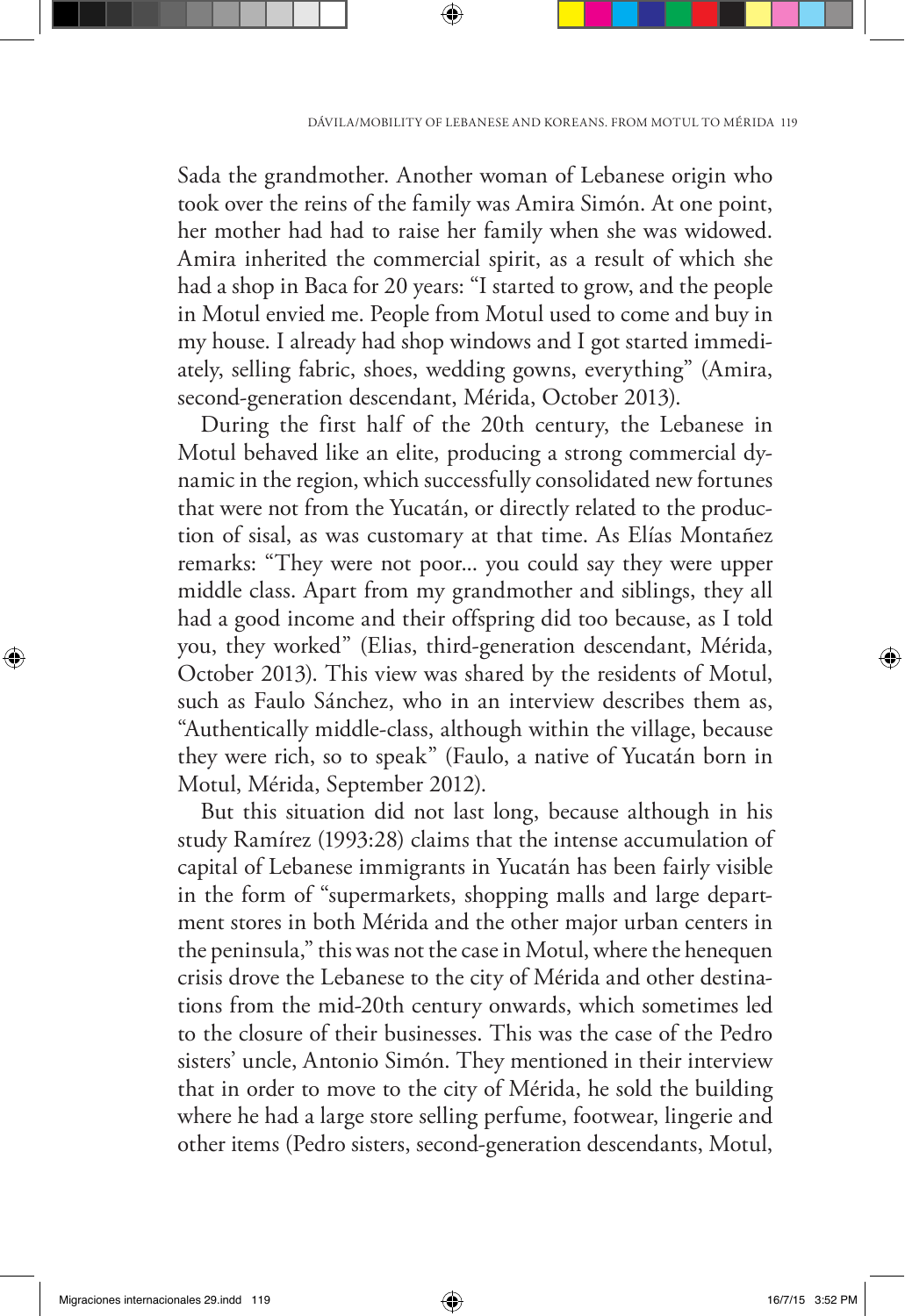October 2013). In fact, nowadays the visibility and participation of the Lebanese in the economic life of Motul is fairly marginal, as the municipal market only contains the Pedro sisters' store, the tortilla shop owned by the son of Elías Montañez Jure and a number of properties still belonging to some of the descendants.

In this respect, there were many who, at some point in their lives, settled in Motul and subsequently they or their descendants moved to other destinations, severing their economic ties with that city. One of the most notable examples, due to the number of documents found in the General Archives of the State of Yucatán (AGEY, Fondo Registro de la Propiedad Privada) on his financial transactions, especially in real estate, is the case of Elías Simón. Elías owned a piece of property in the port of Telchac and six properties in the town of Motul, all located on 26th Street, one of the main streets overlooking the central square. However, by 1928, Elías declared that he was a resident in the city of Mérida, although for some years he maintained his properties and business transactions in Motul. Surprisingly, none of the Lebanese descendants interviewed declared that they knew this person. It seems that Elías was one of the few who not only severed his economic ties in Motul but also his social ties with the community in that city. The most recent date found in the archival documents was 1934, when he finished paying off a debt he had incurred to a fellow countrywoman Sada Siqueff, whose grandson Elías (third-generation descendant, Mérida, October 2013) said he knew nothing about him and that his stay in the city of Mérida appears not to have lasted long, because Elías Simon moved to Mexico City, where some of his descendants still live.

With the information obtained in the archives, the authors embarked on the task of determining how many Lebanese descendants still live in the town of Motul. There we found the Pedro sisters, who belong to the second generation, in other words, they are the daughters of Lebanese people who were born there and are still engaged in trade, because they have kept the market stall their mother opened almost as soon as she arrived in Motul. Members of the third generation, i.e. the grandchildren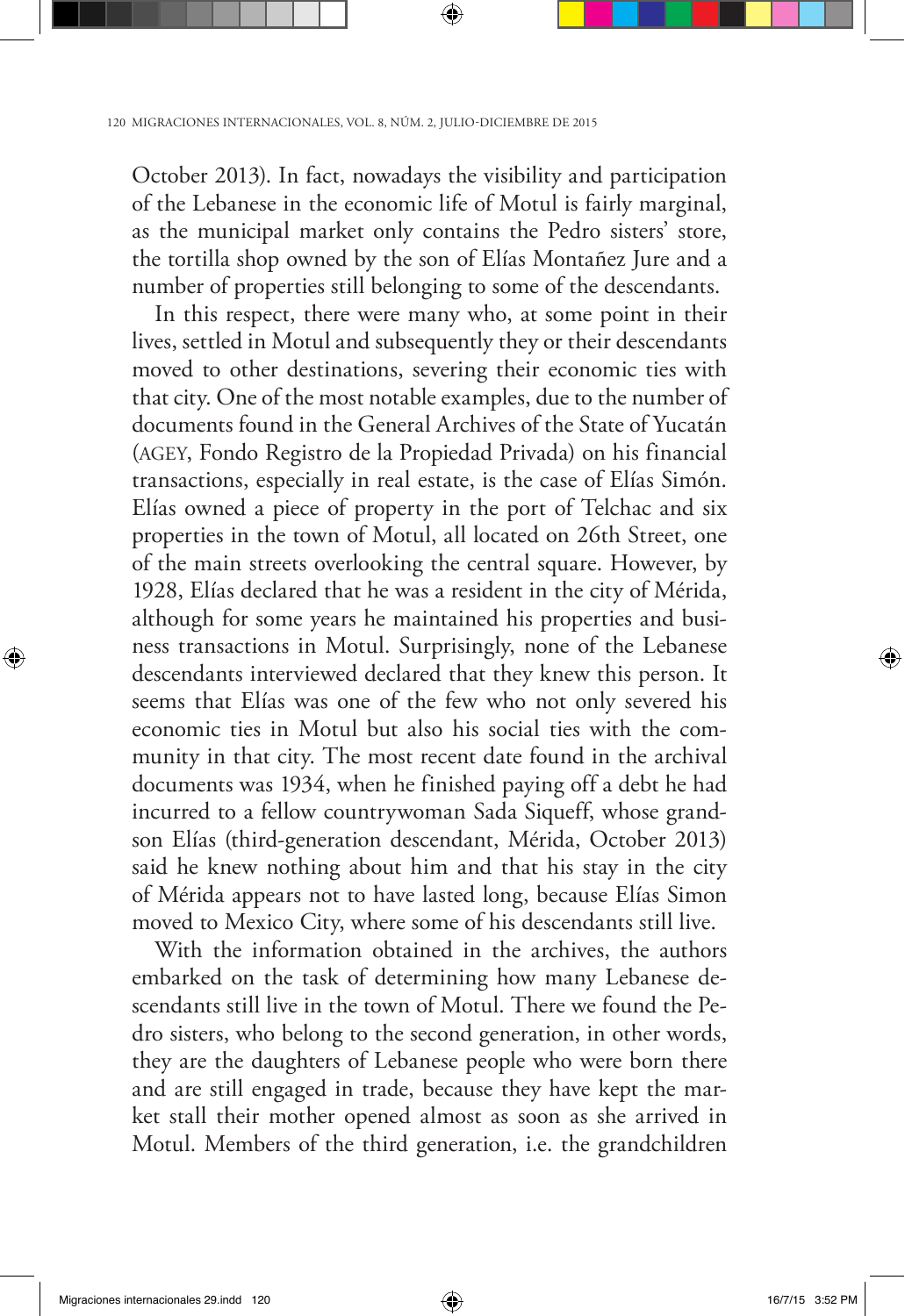of Lebanese migrants, still living in the town of Motul include the Abraham Espadas siblings. The sister is the director of the Motul Institute of Advanced Studies and there is also a daughter of one of the Pedro sisters, who is a teacher. The fourth generation includes one of the sons of Elías Montanez, who owns a tortilla store but lives in Merida, and another son who lives in Motul but works in Mérida, and a person by the name of Pavia Siqueff. As one can see, only the Pedro sisters continue to engage in the activity that distinguished the Lebanese for years, whereas the new generations have already been incorporated into Motul's middle class through activities other than trade. However, among these new generations, there are several who had to leave Motul for a time to receive professional training in the city of Mérida.

And, indeed, one of the main reasons given by the descendants of Lebanese origin for leaving Motul was their children's education: "We used to live in Motul," says Elías Montañez, "But the children grew up and there was no secondary school, so we moved so that they could study", (Elias, third-generation descendant, Mérida, October 2013). However, study does not seem to have been the only reason. The Pedro sisters are under the impression that their uncle Antonio Simón decided to move to the city of Mérida, "So that his daughters would have a future and marry well", (Pedro sisters, second-generation descendants, Motul, October 2013). Amira did not like the idea of her youngest daughter being courted by a young man from the village, in addition to the fact that her other daughters came and went from Mérida to Baca to study. Amira decided to sell her store in Baca. The proceeds from the sale of the house and her savings enabled her to buy a house and a car in Mérida, in addition to which she had a "nest egg" in the bank to tide her over until she found an activity in that city. Elías, Antonio and Amira were involved in family migrations, whereas Herbé moved to Mérida while he was still a child in order to be admitted to the newly-opened Federal Junior High School for workers' children, which operated as a boarding school. Herbé never returned to live in Motul, although he still maintains the properties his mother left him in that city.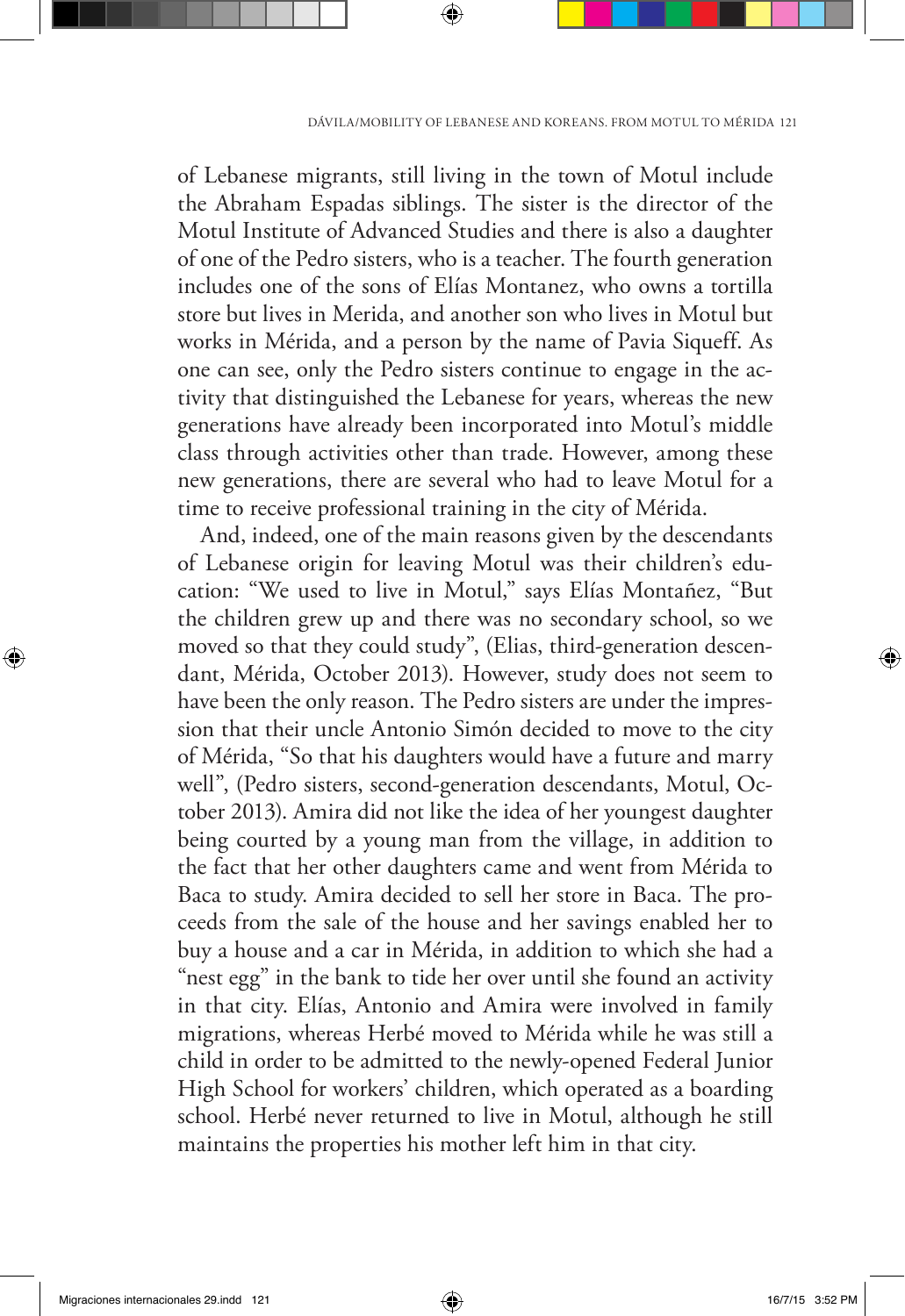While it is true that it is possible to determine the history of most of the families of Lebanese origin, there were others about which it proved impossible to obtain any information, whose family trees are fairly simple. There are those who died young and childless, such as Antonio Farah, or who had children in the early 20th century and soon moved elsewhere, such as the Elías Raful family, the Abraham Karams, the Raful Alcoceros and the Daguer Sarrafs.

As one can see, families of Lebanese origin who settled in Motul in the early 20th century managed to excel economically through trade, usury and the purchase and sale of real estate, becoming "the rich people in town." However, this financial boom was neither long-lasting nor far-reaching, as the descendants, both those who remained in Motul and those in the city of Mérida, were inserted into and remained within the Yucatán middle classes, with a diversification of economic activities, which are no longer so closely linked to the mutual support and solidarity of an immigration community. By the late 20th century, the Lebanese were no longer grouped into a territorial space within the main urban centers. Those from Motul had mainly moved to Mérida, but not to join those living there and instead, following the dynamics of the community at the time, settled throughout the city, mainly in the North, losing forever the spatial reference of certain downtown streets that had characterized them during the first decades of their residence in Yucatán.

### *Socio-Economic Trajectory and Geographical Mobility of the Koreans*

Although the Lebanese were concentrated in the town of Motul, it was more common to find Koreans in the surrounding villages, since they did not all settle permanently in a single place. As mentioned earlier, for some years, Koreans were hired collectively to work in the henequen haciendas, meaning that small groups suddenly appeared, but this only lasted for a few years, according to the length of the employment contract and then they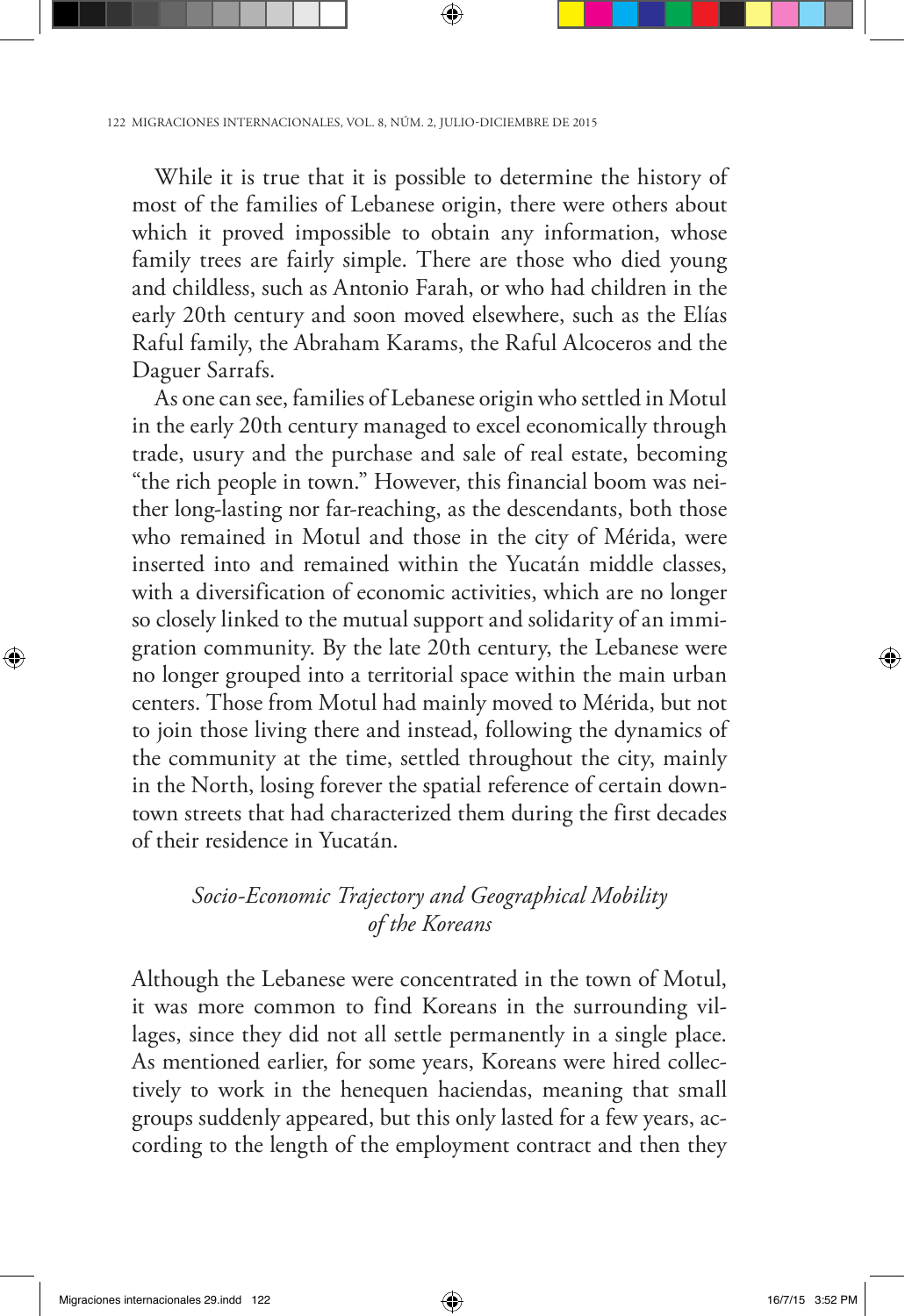moved to another hacienda for another set period of time. These laborers lived in a parlous financial situation. Pac Sánchez (2006), a second-generation descendant, says in his memoirs that, "For these daily laborers who survived on their daily earnings, saving money was a luxury". *La historia de la vida de los coreanos*, *1905- 2005* also talks about the poor conditions of Korean immigrants in 1942, with "Low wages and terrible conditions" (Hwan Jo, 2006:195). Very few Koreans managed to acquire capital and the few that did had to change jobs, in other words give up farming and settle in urban centers. Embedded in the dynamics of the Yucatán peasantry, Koreans were part of the rural-urban migration produced by the process of urbanization that has taken place in the state since the 1950s.

In the Civil Registry archives of the municipality of Motul, we found a total of 27 birth certificates of Korean descendants. Sixteen lived in Motul, four of which correspond to the Lías Pérez family, seven to the Kim and Ek families (the only ones still living in the town of Motul), three to the Kim Pool family (two died in childhood), one to a King Ham and one to a Kim (who also died as a child). The only thing the authors found out about one of the members of the Lías Perez family was that Samuel lived in Mérida in 1945 and was a driver (AHMM, Fondo Población). It was impossible to locate the others in either Motul or Mérida.12 The other 11 birth certificates gave the Hacienda de San Nicolás and Timul as their address. We only know of Juana Corona Kim, who died as a child, but her older brothers, who were born elsewhere due to the high mobility of their parents (Tecoh, Oaxaca, Coatzacoalcos, Mérida, Izamal, Timul and so on), lived in the city of Mérida and others in Mexico City (Javier, fourth-generation descendant, interview, Mérida, March 2010). The authors also found two other families, Kim Lei and King Teljan, among the five Korean death certificates, whose relatives also proved unable to locate. This can be explained by the fact that one of the main characteristics of Koreans in Yucatán already mentioned above was their rapid dispersal outside the state or even abroad.

<sup>&</sup>lt;sup>12</sup> The author' search was conducted in the Population Fund of the Municipal Archives of Merida, the phone book and on the Internet via Google.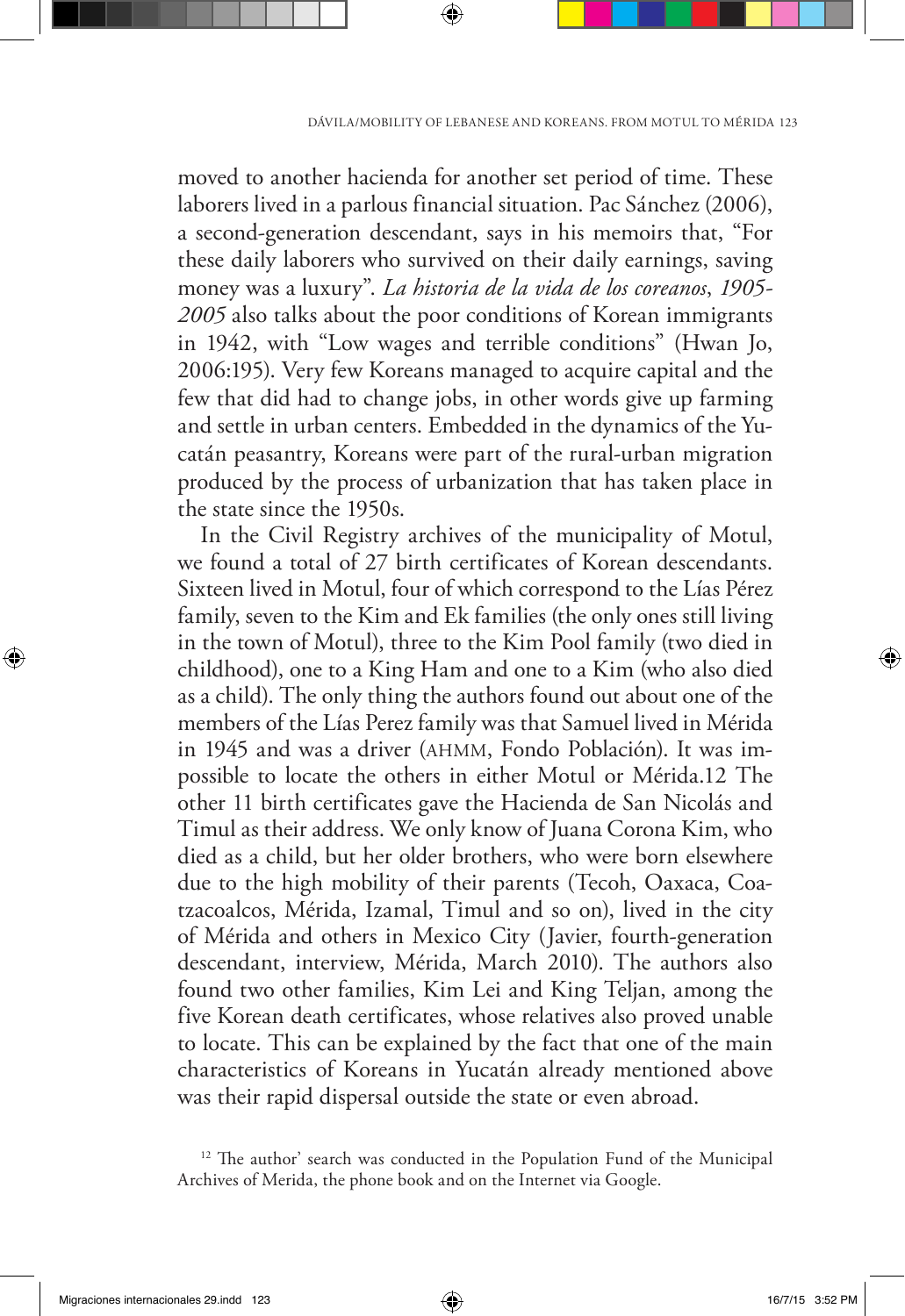Lastly, among the five marriage certificates found in the marriage certificates archives of the Civil Registry of the municipality of Motul, the author also identified the family of Crisanto Chion, born in Kantunil to a Korean father and Yucatecan mother, who settled in Sacapuc, where he married Florinda Pech, who still lives with her offspring in the same town. In an interview, the authors found that their economic situation was quite complicated, making it difficult to continue the grandchildren's education (Chion Pech family, third-generation descendants, Sacapuc, June 2011). In summary, of all the families found in the archives, the authors currently only know the fate of the Kims and Eks in Motul, the Corona Kims in Mérida and the Pech Chions in Sacapuc.

However, from their trips into the region, the authors obtained information on two other families. In Cholul, they met Dalia Sim Kim, who lived with her family for some time in Timul, which belongs to the municipality of Motul. Her grandparents had set up a store that sold everything but were moving to Tijuana, so her father, who, because of his trade as a tinsmith, had already visited several villages in the state, decided to settle in Timul to take over the store. Except for a two-year break in Tijuana, Dalia's father lived in Timul, where he eventually died. When she married, she moved to Mérida and recalls: "When my dad died, my mother and my sister came to live here and from here they went to Santa Ana, California, where my sister got married. She now lives in Oregon, which is where my mom died" (Dalia, third-generation descendant, Cholul, June 2011).

The other Korean family, whose surname is Ham, has now spread throughout the surrounding villages to the town of Motul. In that city, the authors found the granddaughter Ramona, and in Suma, they located Esperanza and the grandson Alberto, and in Kini, they found the son, Augustín. They are all descendants of Pedro Pablo Ham Kim, who arrived in Korea and was sent to the Hacienda de Tixcuytun in the town of Mérida, where he lived for 10 years and married Emilia Aké, with whom he had 12 children. Esperanza Hamnos says that when they left Tixcuytún, her father lived in many places, "Because my dad used to get upset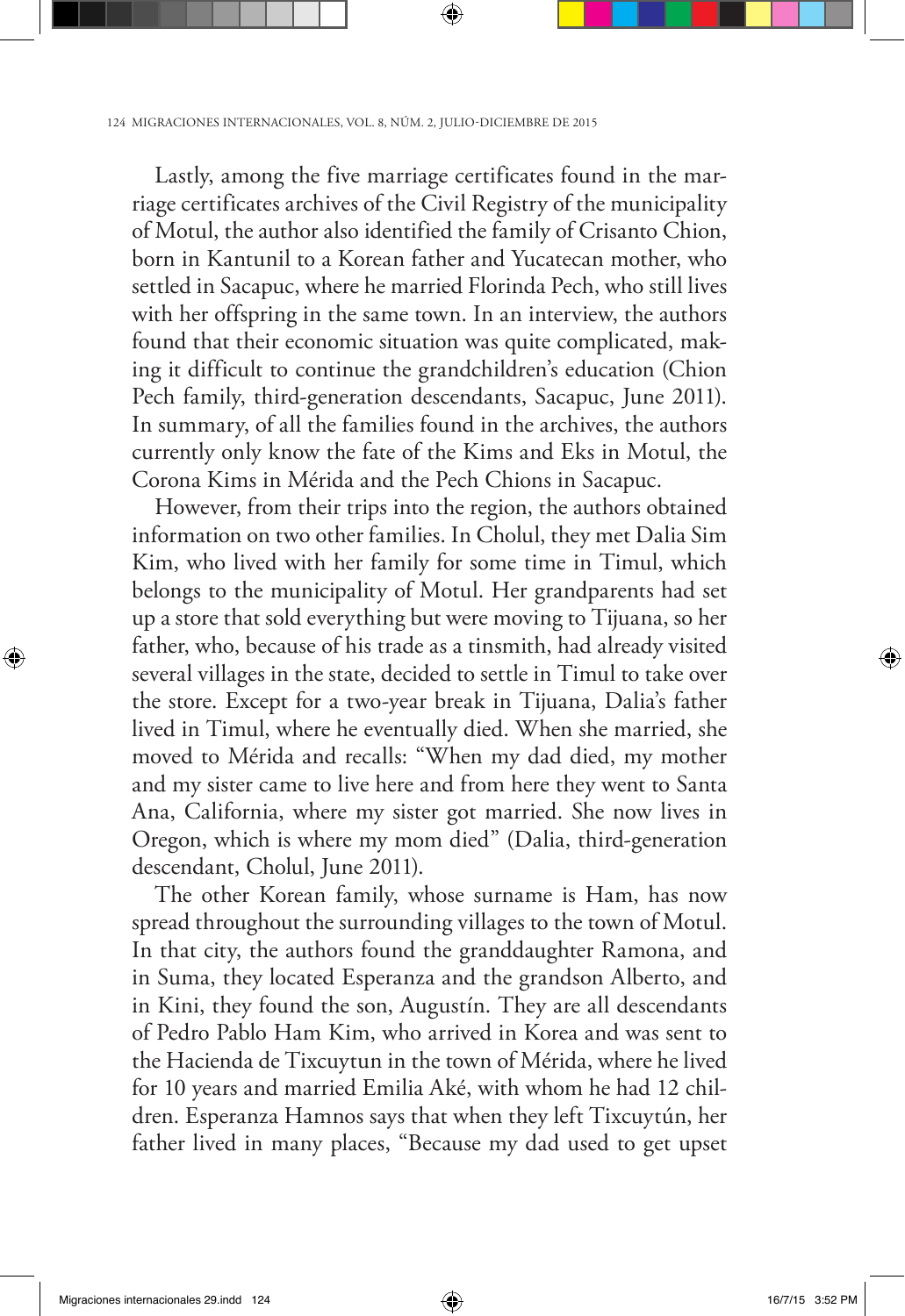if he lived in a place he did not like and would up sticks and go" (Esperanza, second-generation descendant, Suma, June 2011) until he reached the Hacienda de San Nicolás in the town of Motul. From there he went to work in several other places within the same municipality, putting his family in a rather perilous situation. Esperanza recalls: "He left us, but my brothers had wives by then, and couldn't support us... He separated from my mom and went off. He didn't get married, he just moved in with a widow" (Esperanza, second-generation descendant, Suma, June 2011), with whom he had Agustín, who lives in Kini. Augustín does not use his father's surname and only lived a couple of years with him. Although Augustín (second-generation descendant, June 2011) knew his brothers, he never had close contact with them.

For its part, the grandson Alberto says that his father worked with his grandfather Pedro Pablo at the Hacienda de San Nicolás cutting sisal leaves and weeding, and that he himself also worked there as a laborer scraping leaves. Alberto did not complete elementary school. "I can read, but my dad did not let me go on studying because I was the oldest of my siblings and had to help" (Alberto, third-generation descendant, Suma, June 2011). Thus, Alberto lived in San Nicolas until he was 47, when he decided to move to Suma so that his six children could continue their primary education.

Ramona the granddaughter recalls that her mother moved to be with her grandfather Pedro Pablo, who was still working as a steward and lived with him, moving from plantation to plantation from the age of seven to 14, when she married and went to live in Motul. While Ramona's father worked in his salon, her mom, "Stayed at home, because she could not read a word". She did not study anything. She did the housework. We made tortillas, we used to make tortillas by hand, and take in ironing. It was what we did at home" (Ramona, third-generation descendant, Motul, October 2013). Ramona only studied primary school because at the time, her father said, "Women should not study because, well, because they marry and their husbands have to support them. That's what my poor dad thought", (Ramona, third-generation descendant, Motul, October 2013). Ramona spent her childhood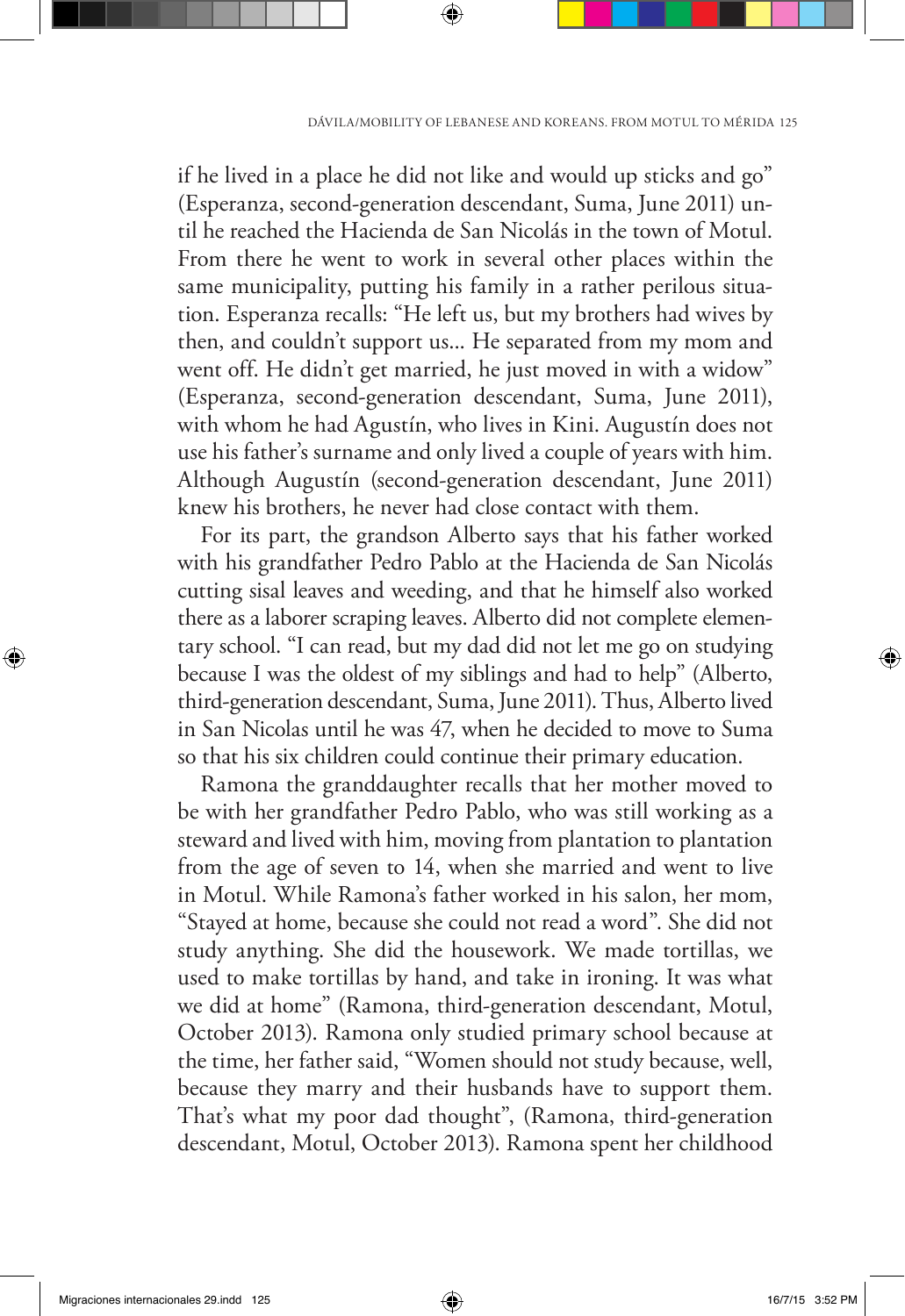in a straw hut on her father's plot of land, but she never went hungry. She had three changes of clothes and a pair of shoes. At 16, she married a Yucatecan baker who also worked for a time in Cordemex and also knew about masonry, since she says that he built much of his house, which now has several rooms, a porch and a ceramic floor. In the mean time, she became a stylist. She said that what her husband earned was for food and what she earned was for their children to study and for their things, "Like I said, I tried to make sure my kids had what I didn't have" (Ramona, third generation descendant, Motul, October 2013). Her three children finished high school, one of them has a tricycle taxi but worked for a time at the Maquiladora Monty. The other has spent 14 years working in the same maquiladora and the daughter lives in Cancún, where she is a customs agent.

As we can see, this account of the descendants of Korean families the authors found shows a completely individualized trajectory in which success or economic difficulties did not take place within an organized community. In other words, the fact of being part of the group of migrants who arrived in the early 20th century did not entail any advantages, since, unlike the Lebanese, they failed to establish effective links of solidarity and mutual support to achieve upward social and economic mobility from the first generations onwards. Thus, for example, we have the case of Emiliano Corana Kim, who had the help of other Koreans to find work at different haciendas. However, due to the precariousness of this work, he was always moving from place to place with his family. Javier Corona recalls that from Timul, "The family moved to the city of Mérida, where he worked as a tinsmith, barely eking out a living. We suffered again as there were days when there was no work" (Javier, fourth-generation descendant, Mérida, March 2010). The three daughters went to live in Mexico City, while the three sons remained in Mérida. Javier is the grandson of one of these three sons. In other words, he belongs to the fourth generation of Koreans residing in the capital city of the state, in which it is possible to observe a degree of social mobility. He explains that there were nine grandchildren, and that two of the three women are professionals, like all the men.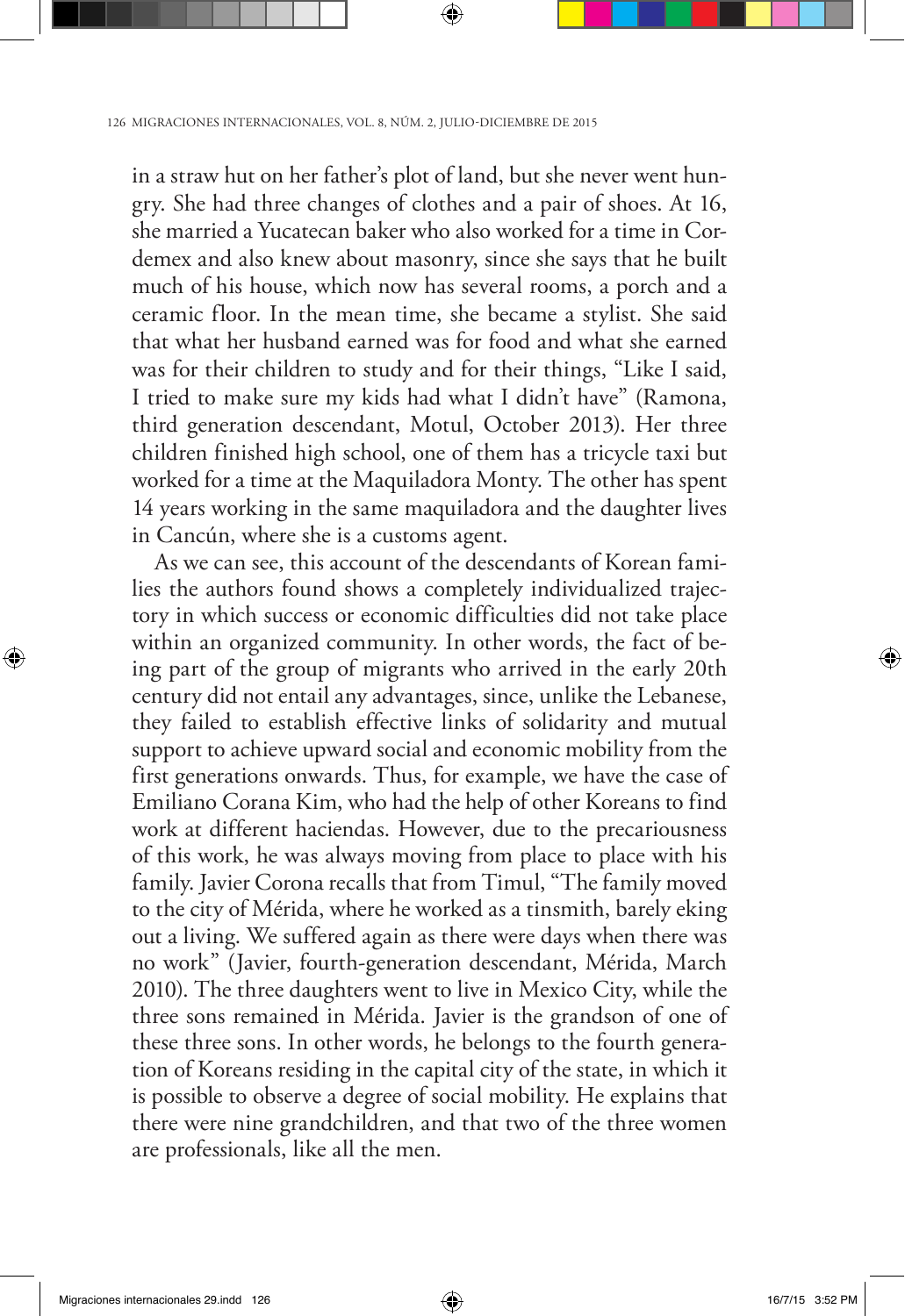To further illustrate this individualization of the trajectory of the Koreans and their descendants, let us return to the example of Ramona, whose neighbors in the town of Motul are the Kim and Ek family, although she says that despite knowing each other, they do not socialize. She greets them and if necessary, as a hairdresser, she styles the women's hair, "But nothing more". Ramona argues that the distance between these two families also lies in the fact that the Kims and Eks have always had a better financial situation than hers. "They all have nice houses", and she explains that all houses on the block belong to that family (Ramona, thirdgeneration descendant, Motul, October 2013).

But the wealth of the Kim and Ek family was a direct result of the marriage between Luis Kim and Esperanza Ek, the daughter of a farmer in Motul. Luis Kim was born in Tekantó, the son of the Korean Feliciano Kim and the Yucatecan Pastora Pool. María Luisa Kim y Ek notes that her father, "Was a farmer, working where sisal grew and weeding in the countryside. Always in the countryside. He was always a day laborer" (María Luisa, thirdgeneration descendant, Motul, October 2013). Although her father liked drinking and womanizing, María Luisa says that she did not experience hardship during her childhood, because she lived with her family on a farm with fruit trees. She used to sell the fruit. This farm was what María Luisa's mother left her and where the children would build the houses they live in today.

María Luisa Kim y Ek's socioeconomic status improved after her marriage. Her husband is a Yucatecan from Motul who worked for a construction company in Mexico City. The family prospered due to the fact that the husband worked for many years outside the town of Motul and even outside the state of Yucatán for that company. María Luisa and her husband say that they had to leave Motul to progress, "Because all the others around here are farmers and therefore just earn the minimum wage" (María Luisa, third-generation descendant, Motul, October 2013). She admits that this helped them grow and raise their seven children.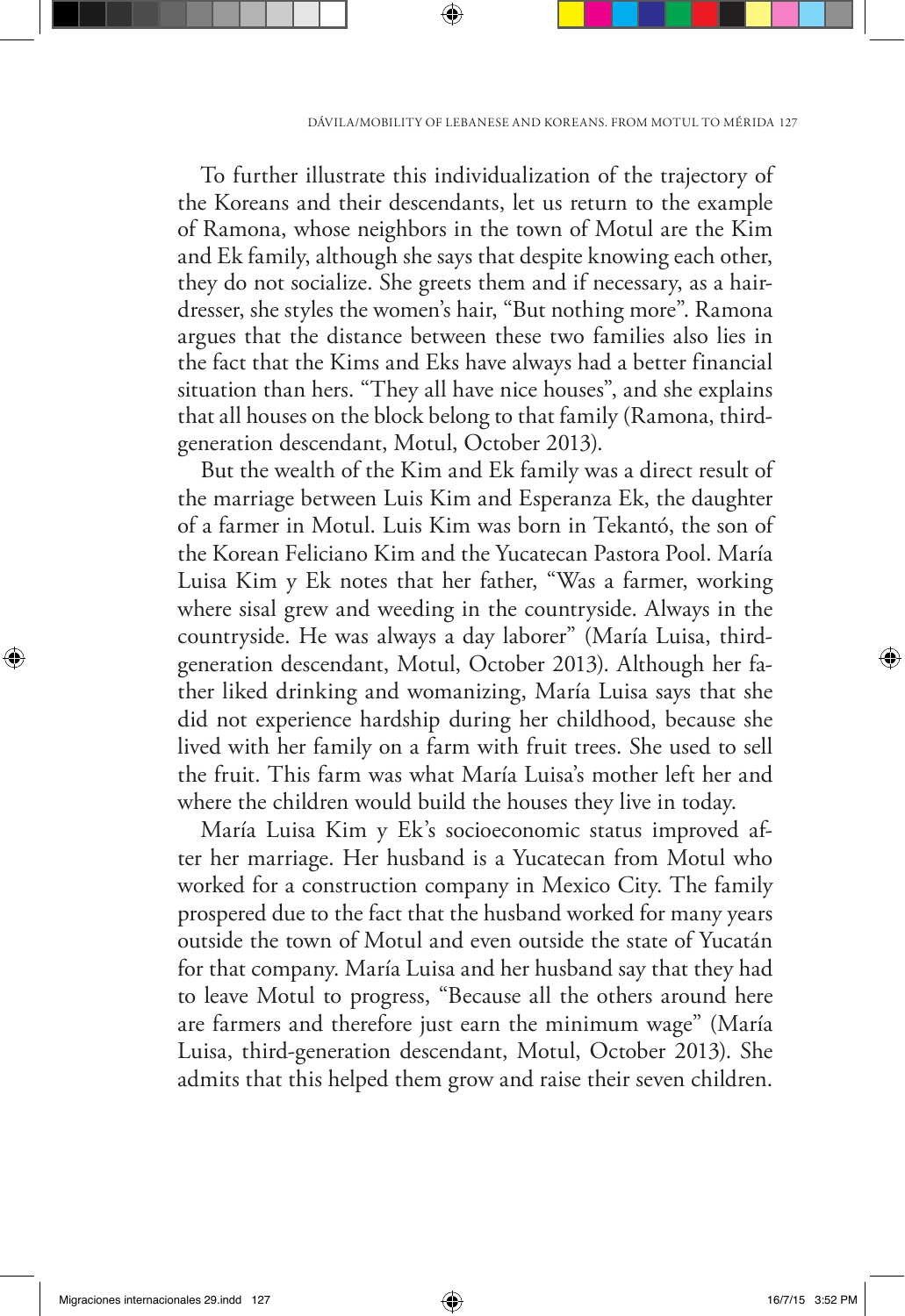### *Conclusions*

Mexico is certainly not a country where foreign immigration is representative in quantitative terms. However, the qualitative importance of this population throughout its history makes the study of groups that decided to settle in Mexico at one point significant. In the case that concerns this paper, Lebanese and Koreans were two of the most representative migrations in Yucatán in the early 20<sup>th</sup> century, albeit with completely different paths. Staggered and of course free immigration meant that the Lebanese had many more possibilities of moving up the social ladder more quickly and steadily, by engaging in trade and organizing a community of extensive networks of solidarity and mutual support. For their part, Koreans had first of all to work for the duration of their four-year contracts with which they came to work as laborers on the henequen haciendas. Having arrived as indentured laborers, geographic dispersal, early intermarriage especially with the Maya and the lack of new flows of Korean immigrants were instrumental in preventing them from creating social networks as the Lebanese did, or creating the social capital needed to collectively overcome the adversity they faced. On the contrary, there are individualized histories that are difficult to trace, since there were many that proved impossible to track.

Both migrations were embedded in the processes of urbanization the state underwent during the second half of the 20th century, triggering strong geographic mobility. Many of the Lebanese living in the city of Motul, who were more closely identified with the middle classes, moved to the city of Mérida, whereas the mobility of the Koreans who were embedded in the rural world has been much more intense both inside and outside Yucatán, with some even venturing overseas. Thus, for this period, the trajectory of both migrations and their offspring is characterized by mobility and geographical dispersion, the absence of chain migration, and the complete integration of the new generations into the local context. But the result is very different. Whereas Koreans and their descendants have blended into Yucatecan society, the Leb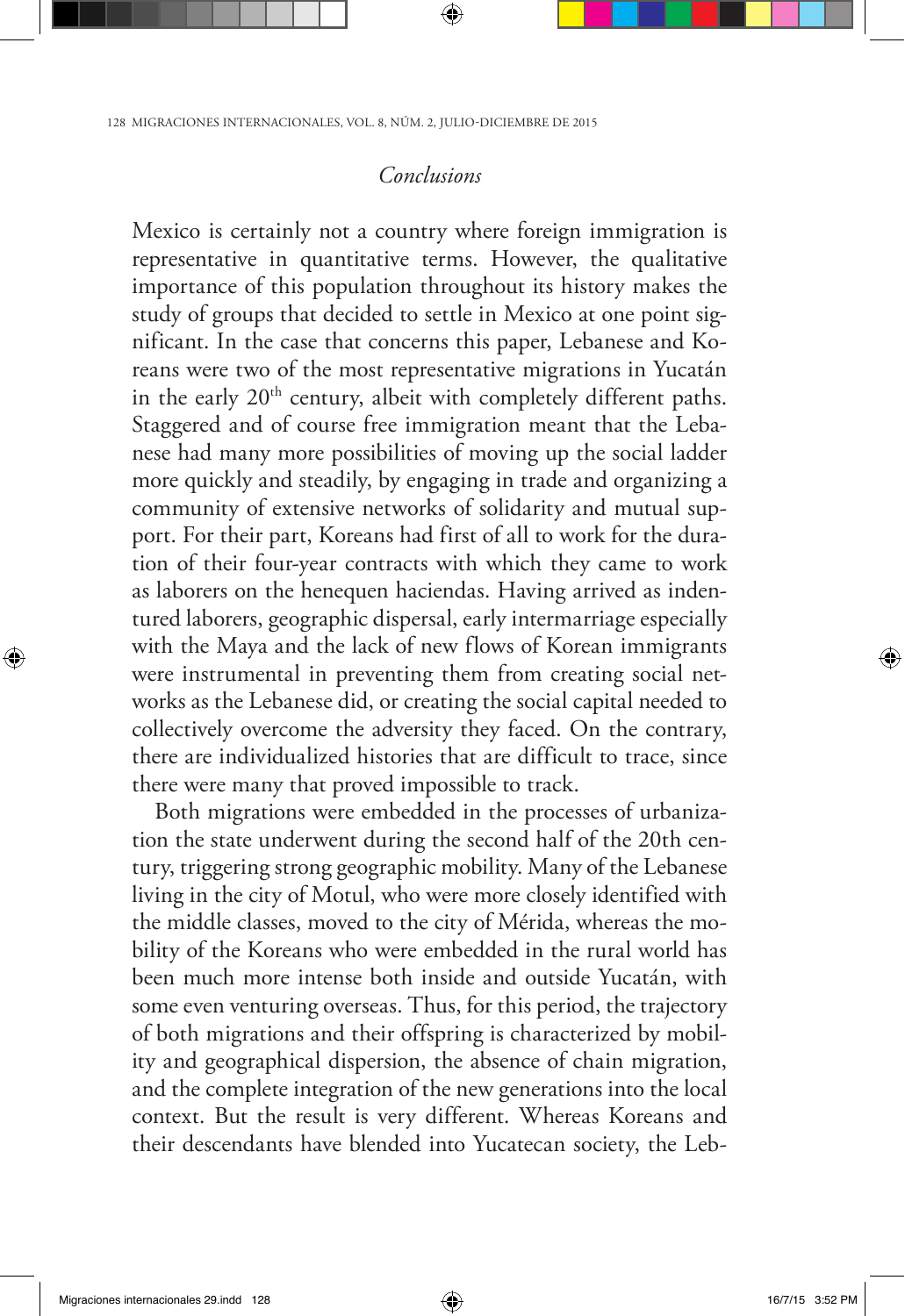anese and their descendants remain highly visible, not because they belong to a closed, endogamous migrant community, but because they belong to the middle and upper classes in the region.

## *References*

- ARANGO, Joaquín, 2003, "La explicación teórica de las migraciones: Luz y sombra", *Migración y Desarrollo*, Mexico, Red Internacional de Migración y Desarrollo, No. 1, October, at <http://estudiosterritoriales.org/articulo.oa?id=66000102>, accesed on April 8, 2014.
- ARCHIVO GENERAL DEL ESTADO DE YUCATÁN (AGEY), Fondo Registro de la Propiedad Privada, Índice de documentos privados, Motul 1915, No. 1625; Fincas urbanas, 1903, No. 1394, Hipoteca No. 1423 de la casa No. 301 de la calle 26ª; Hipotecas y fincas urbanas, 1919, No. 1581 Hipoteca No. 1423 de la casa No. 301 de la calle 26ª 1917, No. 1255, Hipoteca No. 2350, Venta en remate por 19,000 pesos; Hipotecas y fincas rústicas, 1919, No. 1581 Hipoteca No. 1634 de la casa No. 302 de la calle 26; Hipotecas y fincas rústicas, 1919, No. 1581 Hipoteca No. 1635 de la casa No. 304 de la calle 26, Fincas urbanas, 1920, libro 1289, No. 1728.
- ARCHIVO HISTÓRICO MUNICIPAL DE MÉRIDA (AHMM), Fondo Población, Sección electoral 2, Cuartel 1, libro primero 1945-1946.
- BERTAUX, Daniel, 1997, *L'enquête et ses méthodes. Le récit de vie,* 2nd ed., Paris, Armand Colin.
- CUEVAS SEBA, Teté, 2009, *Del Líbano... lo que debemos recordar. Resembrando raíces*, Mérida, Mexico, author's edition.
- DÁVILA VALDÉS, Claudia, 2010, "Historia comparada de dos experiencias migratorias: Coreanos y súbditos del Imperio Otomano en Yucatán (1880-1916)", *Península*, Mérida, Mexico, Cephcis/UNAM, Vol. V, No. 2, Fall, pp. 37–60.
- DÁVILA VALDÉS, Claudia, 2013, "Necesitamos extranjeros. Libaneses y coreanos en la sociedad yucateca", in Arturo Taracena Arriola, edit.; Carolina Depetris and Adam T. Sellen, comps., *Miradas regionales. Las regiones y la idea de nación en América Latina, siglos XIX y XX*, Mexico, Cephcis/UNAM, pp. 103–127.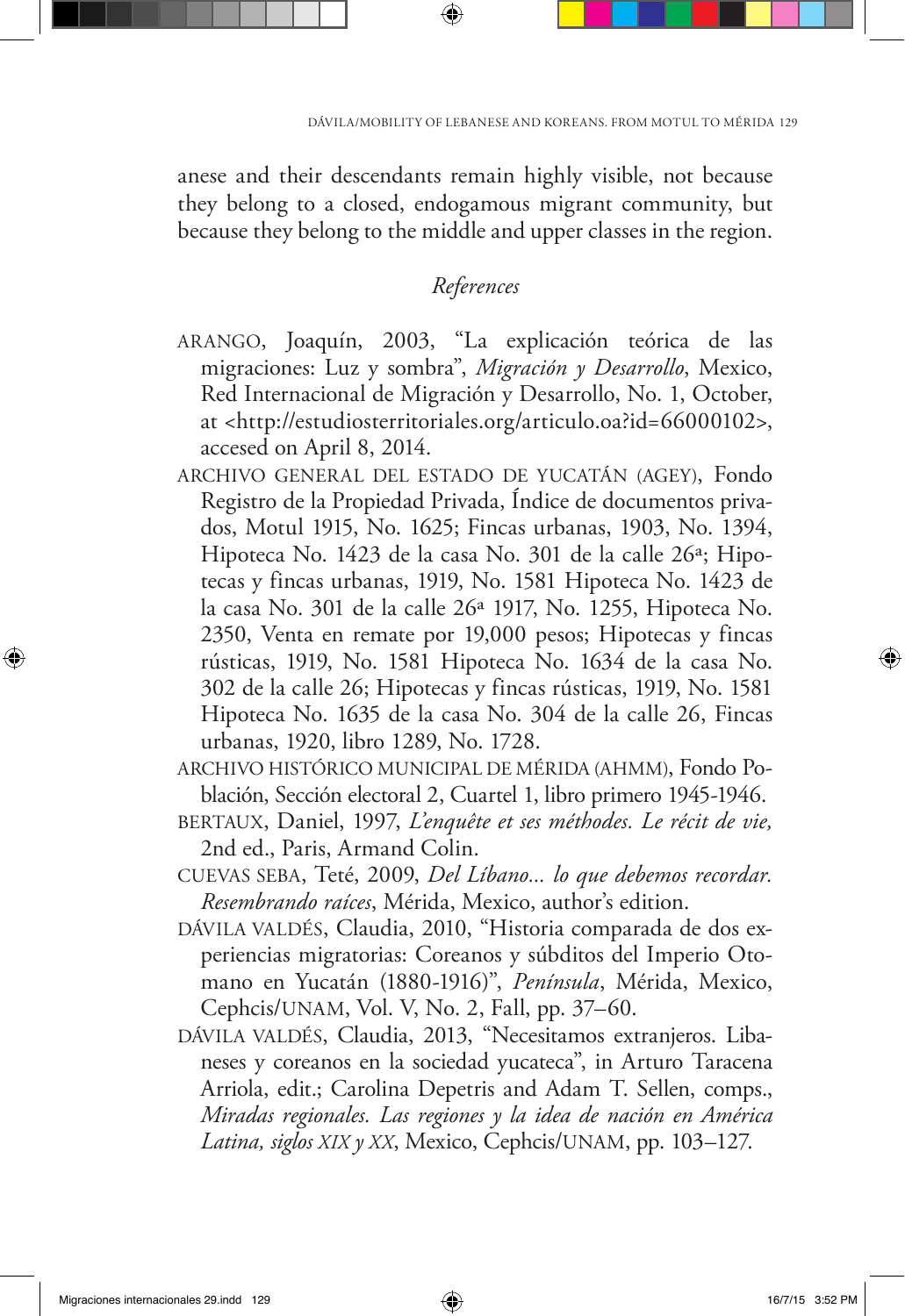- ELLIOT, Jonh H., 1999 "La historia comparativa", *Relaciones. Estudios de historia y sociedad*, Michoacán, Mexico, Colmich, Vol. II, Winter, pp. 229–247.
- GONZÁLEZ RODRÍGUEZ, Blanca, 2005, "Dos penínsulas dos pueblos, centenario de la inmigración Coreana a México", *I'NAJ Semilla de Maíz. Revista de divulgación del patrimonio cultural de Yucatán*, Mexico, Conaculta/inah, No. 14, October, pp. 34–49.
- GREEN, Nancy, 2002, *Repenser les migrations*, Paris, Presses Universitaires de France.
- GUTIERREZ MAY, José Luis [bachelor's degree thesis], 2011, "Sanos, fuertes y humildes. Los inmigrantes coreanos en Yucatán, 1905-1910", Mérida, Mexico, UADY, FCA.
- HWAN JO, Nam, 2006, *Historia de la vida de los coreanos en México, 1905-2005*, Los Angeles, The Christian Herald USA.
- HYONG-JU, Kim [paper], 2003, "La experiencia migratoria de la nueva comunidad coreana en México", Second Meeting on Korean Studies in Latin America, Centro de Estudios de Asia y África, October 4th, 2005, Korea Foundation/Colmex/UBA.
- NOVELO, Victoria, 2009, *Yucatecos en Cuba: Etnografía de una migración*, Mexico, CIESAS/Conaculta/Instituto de Cultura de Yucatán/La Casa Chata, Serie Antropológicas.
- PARK, Hea-Jin, 2006, "Dijeron que iba a levantar el dinero con la pala: A Brief Account of Early Korean Emigration to Mexico", *Revista HmiC,* IV, Barcelona, UAB Barcelona, pp. 137–150.
- PONG, Paeck, 1968, *The Koreans in Mexico, 1905–1911*, Austin, United States, The University of Texas at Austin.
- PORTES, Alejandro, 2012, "Capital social: Sus orígenes y aplicaciones en la sociología moderna", in Lorenzo Cachó, edit., *Alejandro Portes. Sociología económica de las migraciones internacionales*, Barcelona, Anthropos/Centro de Estudios y Documentación Internacionales de Barcelona, pp. 83–100.
- PORTES, Alejandro and Julia SENSENBRENNER, 1993, "Embeddedness and Immigration: Notes on de Social Determinantes of Economic Action", *American Journal of Sociology*, Chicago, The University of Chicago Press, Vol. 98, No. 6, May, pp. 1320–1350.